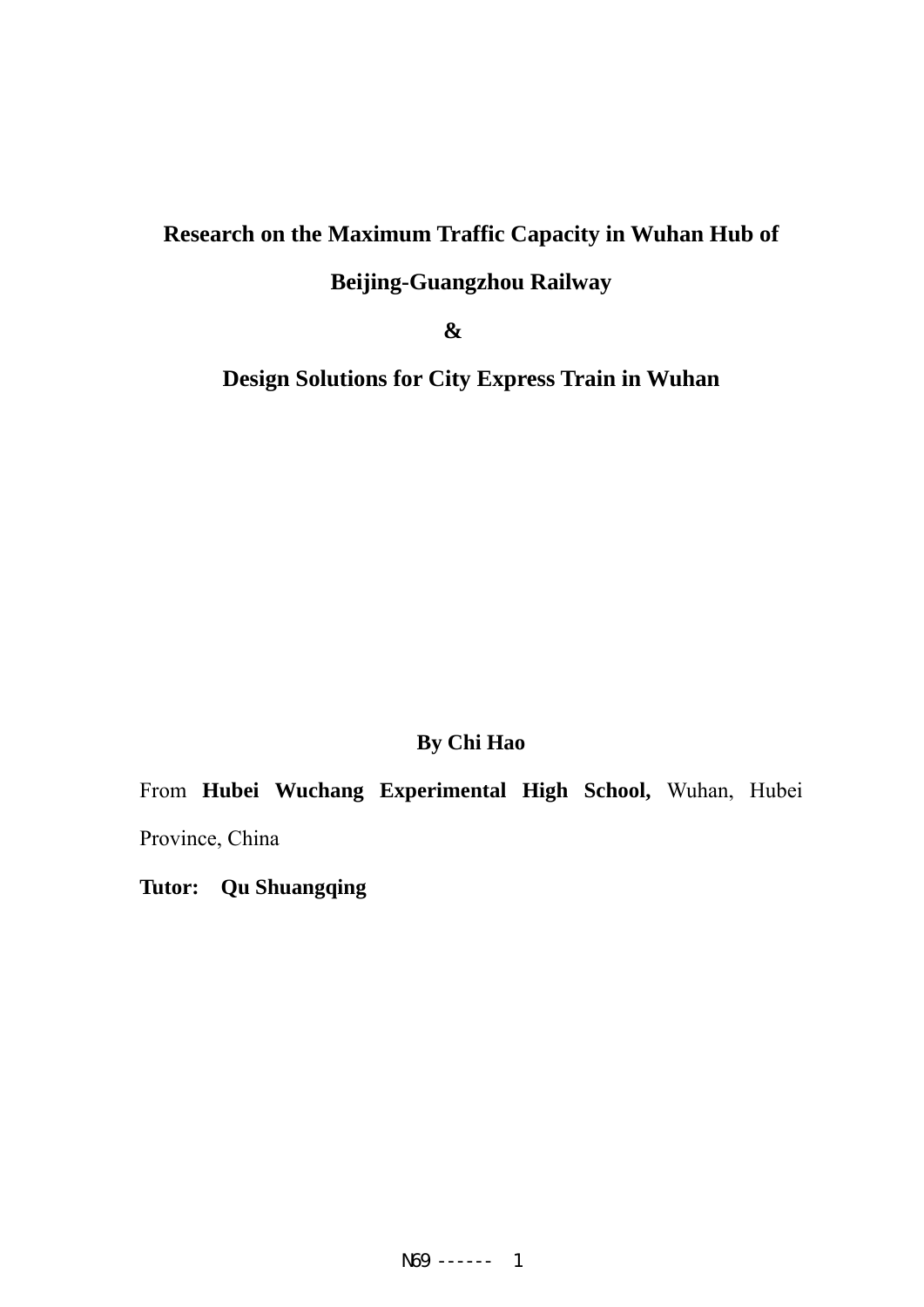# **Contents**

#### Abstract

Ⅰ Introduction

ⅡQuestions and assumptions in ideal state

- ⅰ. Questions and assumptions
	- a. Questions
	- b. Assumptions
	- c. Research methods
- ⅱ. Method One: evaluating the maximum train-handling capacity by studying average velocity
- ⅲ. Method Two: CHIZHI(Retardation) Coefficient Calculator
	- a. Definition of CHIZHI(Retardation) coefficient
	- b. Practicability and simplicity of the CHIZHI(Retardation) coefficient calculator
- Ⅲ Evaluation on the maximum train-handling capacity in actual state
	- ⅰ. Data Preparation
		- a. Wuchang Station
		- b. Hankou Station
		- c. Hanyang Station
		- d. Intra-terminal speed limiting information
		- e. Clerestory repairs
		- f. Speed restriction period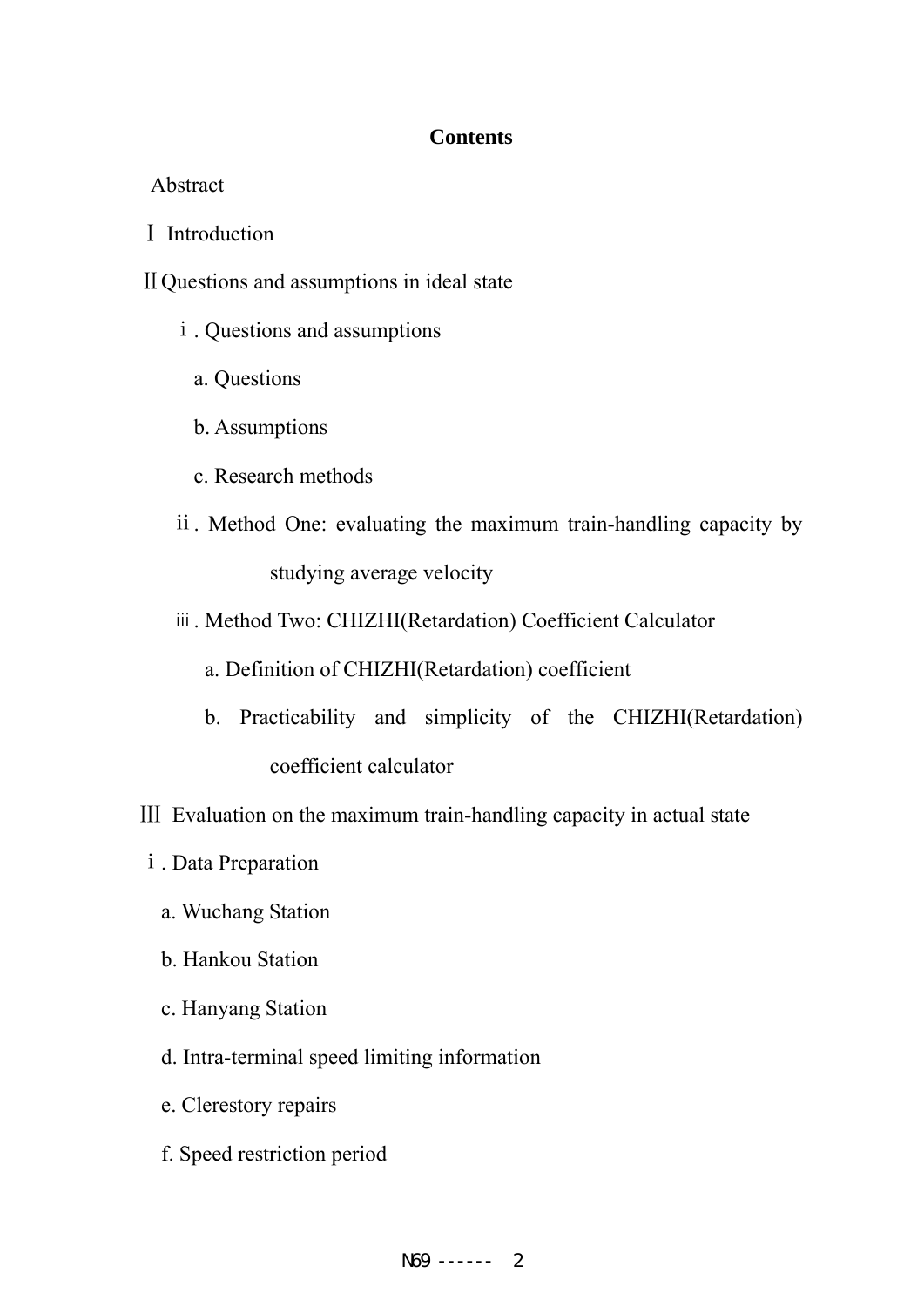ⅱ. Road map

- ⅲ. Classification based on operation models
- ⅳ. Operation models of trains
- ⅴ. Influence of signal system on daily maximum of pairs of trains passing

by

- ⅵ. Maximum of train pairs within the daily train-handling capacity in actual state by means of CHIZHI(Retardation) Coefficient Calculator
- Ⅳ Design solutions for City Express Train in Wuhan
	- ⅰ. Introduction
	- ⅱ. Social factors
		- a. Demands from city commuter
		- b. Demands from transit
		- c. Demands from railway workers on/off duty
	- ⅲ. Actual train operation graph
	- ⅳ. Suggestions
- Ⅴ Acknowledgement
- Ⅵ Works cited
- Ⅶ Appendix and notes
- Ⅷ A brief introduction to contestants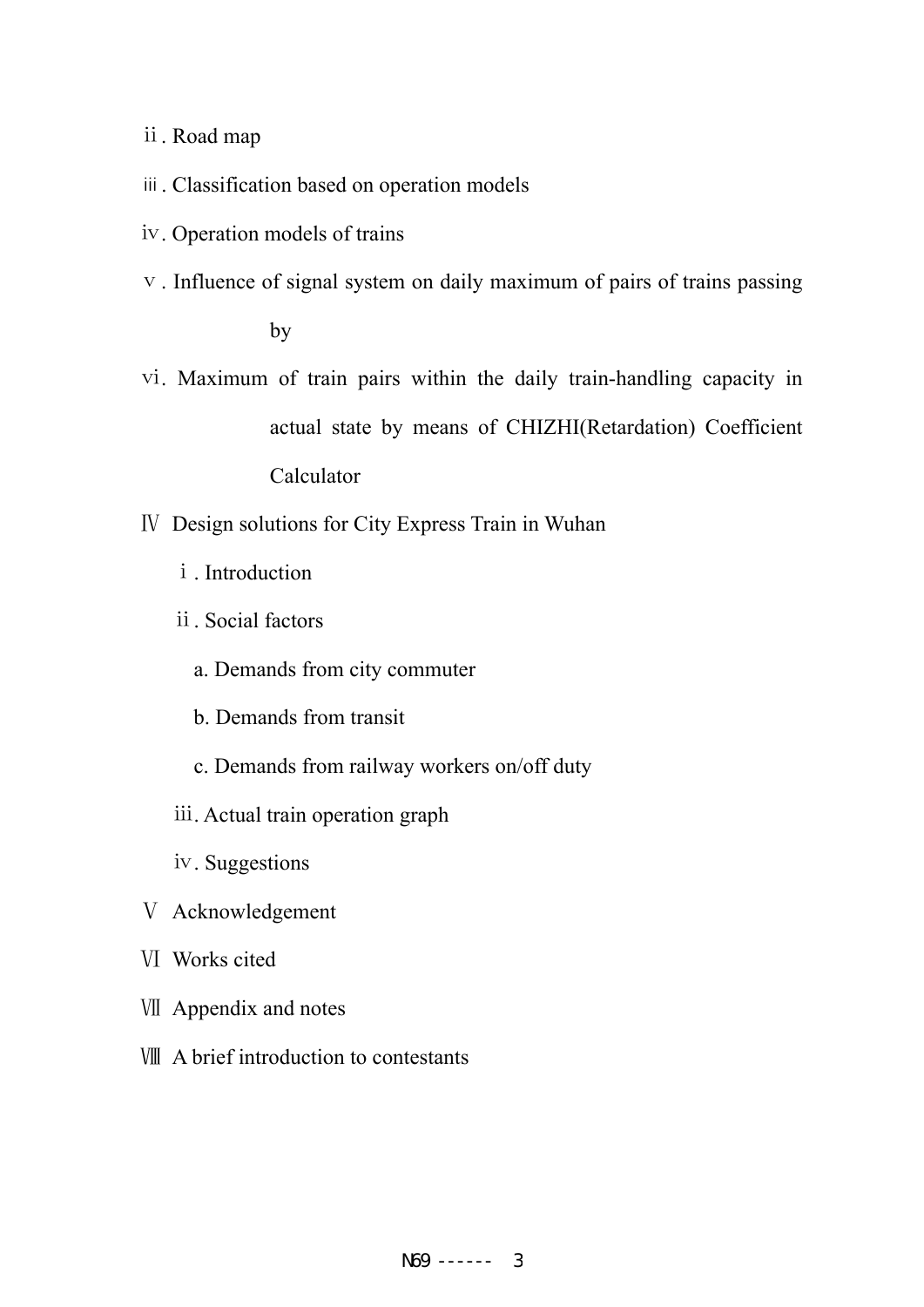#### Abstract

Beijing-Guangzhou Railway extends from Beijing to Guangzhou with a total length of 2,284 kilometers. It is a north-south traffic artery of China. Wuhan Railway Hub is among the busiest and most important hubs. Therefore, researches on its maximum capacity and a good plan can promote the implementation of the Beijing-Guangzhou line planning and optimization so as to optimize the line's capacity. This project aims to study, create and apply the formula of calculating the maximum capacity on the basis of actual conditions. Thus, we can offer valuable advice to the Ministry of Railways with regard to the optimization of Beijing-Guangzhou railway.

We first conduct an operation model of Wuhan hub under a series of hypothetical conditions and explore the ideal maximum capacity. Then we examine the use of CRH EMU trains, speed-type railway passenger trains, ordinary passenger trains, fast freight trains, ordinary freight trains on the Beijing-Guangzhou railway line and explore the effect of the two signal systems LKJ and CTCS-2 on the speed and running capacity of trains. We further put forward the running plan of Wuhan Hub and some advice to improve it and work out the maximum running capacity of Wuhan Hub. We patterned the improved train diagram of Wuhan Hub after the TDCS system, using the commonly used EXCEL software in create ordinate set.

We adopt various solutions to different problems in this project. For example, we define the operating modal under the real lines condition and establish the hypothetical "later parameter" of trains of different speed and use it in the actual train diagram. We use linear programming to design different modals with the real situation into consideration, such as the co-use of CTCS-2 and TDCS signal systems, and different trains equipped with different systems. We adopt "reducing the speed" to calculate the running capacity on the basis of the operation of the 25T passenger train at the speed of 160 km/h.

With the quick development of Chinese economy, railway has become the busiest transportation. Optimizing the train diagram is one of the effective methods to improve the running capacity. According to our estimation, if the optimization is implemented, the flow of passengers can gain 6,000,000 per year, while the flow of freight 9,000,000 tons. In a word, this project is of great use in reality.

**Key words**: **S-Bahn**, **City-Express, Train Diagram**, **the MAX Train-handling capacity**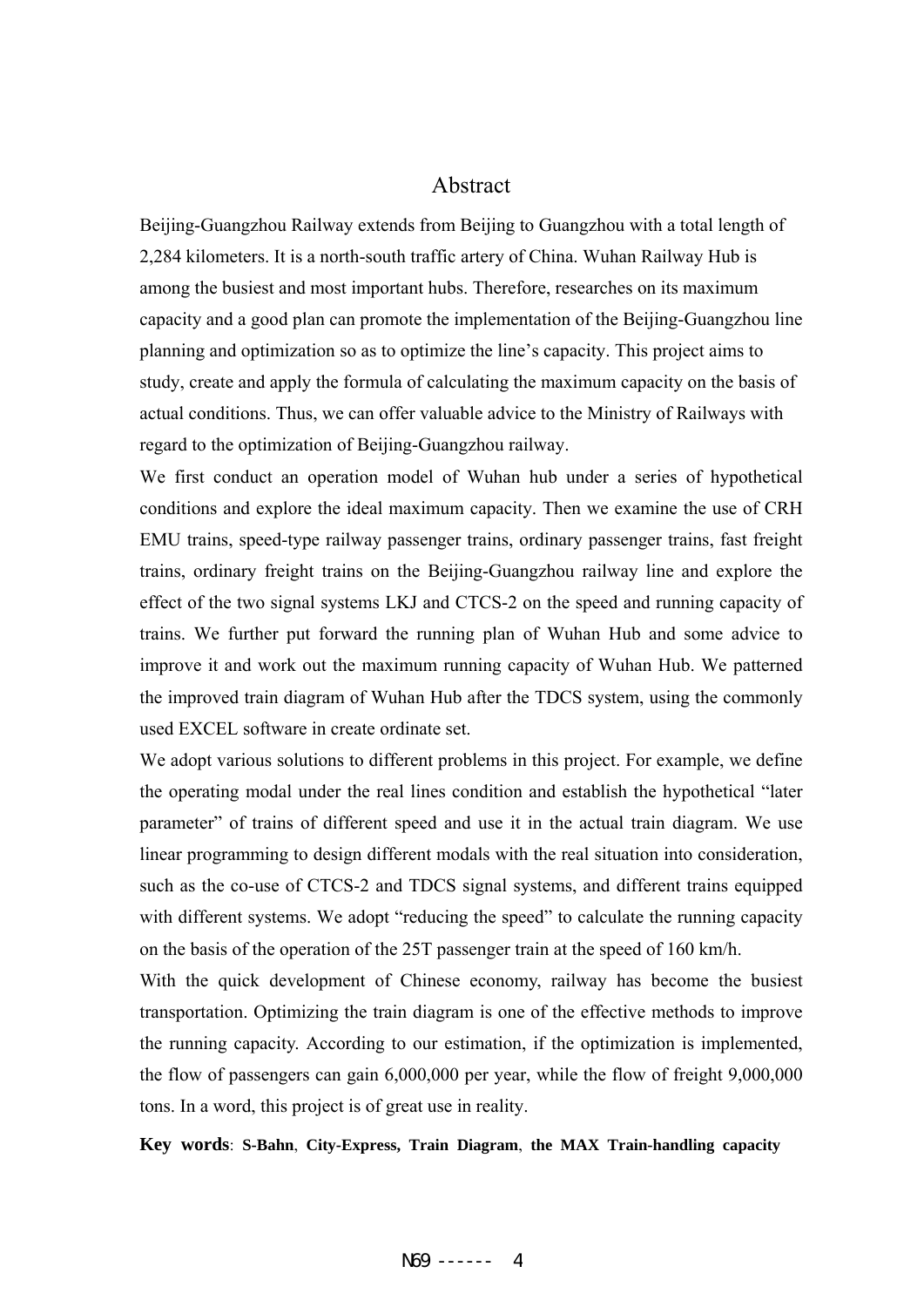# Ⅰ Introduction

Wuhan Railway Hub is one of the busiest and most important hubs of Beijing-Guangzhou railway. 25 miles of Beijing-Guangzhou rail line strings Zhengzhou, 52 miles in Wuhan, 10 miles in Zhuzhou **\*1**. In the region covered by this railway in Wuhan, there are both Wuchang and Hankou oversize passenger transport stations as well as two top-class freight stations. According to *Medium and Long Term Plan on National Railway Network*, Wuhan Hub is on the list of the four biggest hubs across China. In Wuhan Hub, there are 139 passenger trains, 8 Baggage trains and 186 freight trains **\*2** running in different speed through the extent between the west of Yangtze River and southern Wuchang in two directions. As far as the whole Beijing-Guangzhou Railway is concerned, Wuhan Hub is near being a bottleneck because of its complex lines, extremely frequent speed limiting and shunting service, which slows down the trains and as a result the logarithm of maximum of trains handled through the hub.

With our research on Wuhan Hub's largest transport capacity and making a good plan, we can effectively promote the implementation of the Beijing-Guangzhou line planning and optimization so as to release the line's capacity best. These days, Wuhan Railway Bureau was discussing for a city commuter dispatch schedule between Hankou and Wuchang with a maximum speed of 120km per hour, which requires the reasonable modifications more of the running chart. We hope this research can provide a reference for the sound use of main extent between Hankou and Wuchang Station of the existing Beijing-Guangzhou Railway by Railway Sector and municipal traffic department.

# Ⅱ**Problems and assumptions in perfect conditions**

# ⅰ. Problems and assumptions

# a. Problems proposed

Beijing-Guangzhou railway, the existing line along Yangtze River Bridge, extends from Hankou station(1192km+445m) to Wuchang station (1211km+59m) in Wuhan railway hub with a total length of S, equal to 18.614km<sup>\*3</sup>

Within a day  $(T = 24h)$ , There are two EMU trains at the speed of 200km/h, 7.5 ( counted as 8 in calculation) **\*4** passenger trains at the speed of 160km/h , 18 passenger trains at the speed of  $140 \text{km/h}$ , 44 passenger trains at the speed of  $120 \text{km/h}$ , 4 fast baggage trains at the speed of 100km/h , and 93 general freight trains at the speed of 80km/h going through this extent. In order to ensure the sound travel of the trains as well as to meet the transport needs, we propose to increase such trains as 'n' at the speed of 120km/h and 'm' trains at the speed of 80km/h .We try to work out the MAX (n, m) and then put forward a feasible plan operated in reality.

b. Assumptions on the problems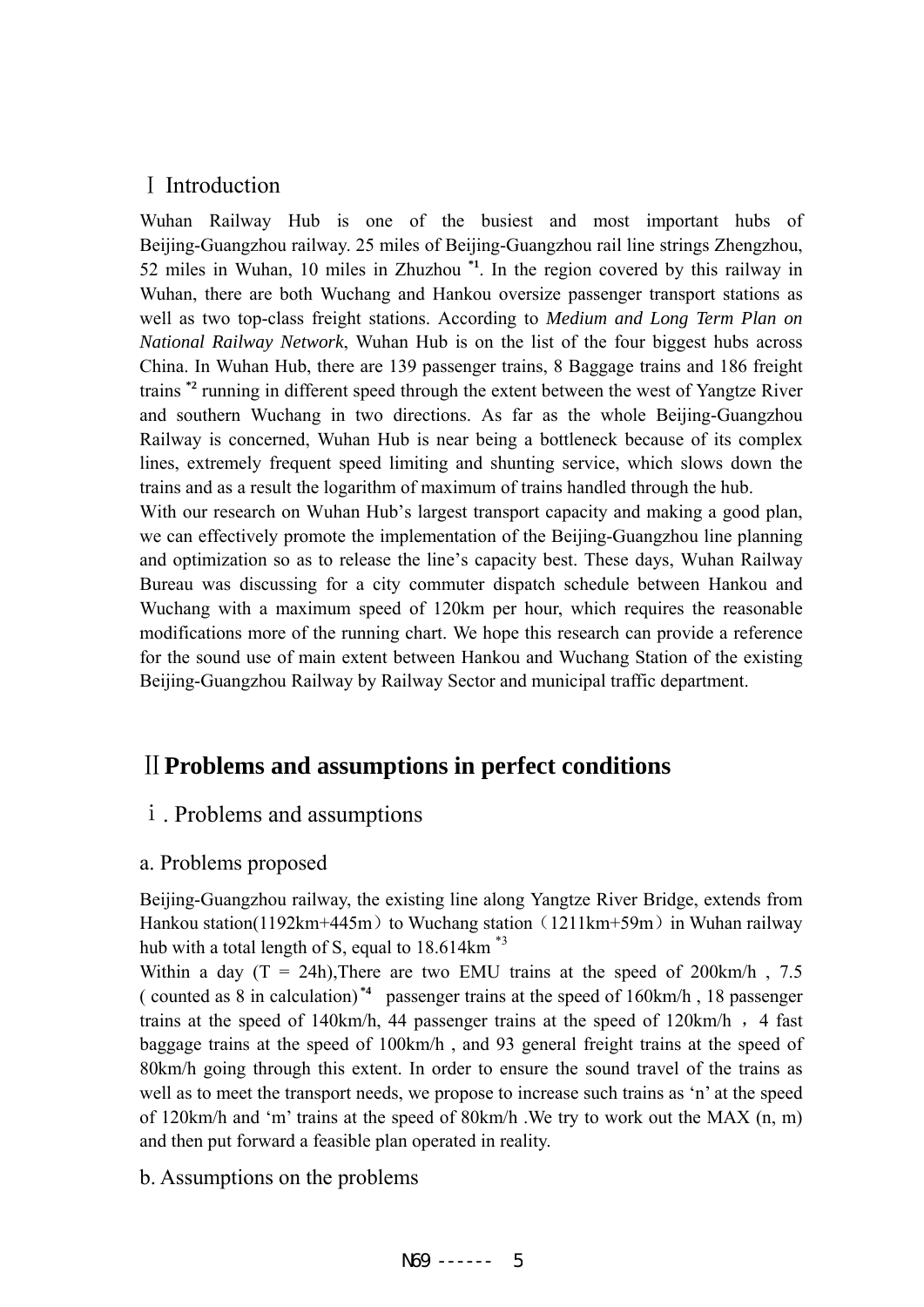To address these problems, we make assumptions as follows (The practical situation will be discussed later):

- (1) The hardware facilities in the extent permit trains to run at a speed of  $\infty$ .
- (2) The length of the sidetrack in all stations of the hub is calculated as 1.2km。Whether passenger trains or freight trains, the length is calculated as 0.4km.
- (3) Suppose in the extent, no trains are allowed to stop at any station. Only the 'n' newly added trains at a speed of 120km/h will stop at the Hanyang Station (1202km +800 m) for 0.05 hours (3 minutes).
- (4) We will not, at the same time, take such things into consideration as the irregular attenuation of kinetic energy caused by stops or deceleration of trains. Additional time for starting or stopping caused by acceleration or deceleration for stops of trains should be calculated as 1/2 of the stopping time. **\*5**
- (5) No train exerts influence on any other ones and no malfunctions occur to any of the trains.
- (6) Space between any two neighbor signalers is fixed and is 3.2km in the hub.
- (7) The train diagram in this extent is non-parallel train diagram. **\*6**
- $(8)$  Lhasa Guangzhou, T263/4 Train, which travels every other day and is statistically calculated as 0.5 pairs, will be calculated as 1 pair in our paper(160 Speed Standard).
- (9) The impact of Wuhan CTCS-2 and LKJ-signal systems is left out in perfect state, while it is taken into consideration in practical situations.
- P.S. Physical quantities discussed in this article are uniformly stipulated as: km, km/h, h, N

#### c. Research ideas

First, we will study the impact of different speeds of trains on their going through, on the basis of identifying the specific numbers of train pairs; then we will make one among them as a standard, other operating models for reference and eventually a mathematical model to work out the maximum number of trains pairs within the daily train-handling capacity in this extent.

# ⅱ**.** Method 1: Computing the maximum train-handling capacity by

#### 'Direct computing method'

Since trains run at different speeds, we can find get a weighted average speed of the more than 100 trains by weighting. And then we can work out the maximum train-handling capacity in this extent after a whole study and modeling. Some experts at home propose with the direct computing method. ("Railway Transport and Economy" in July 2005)

Based on the assumption above, trains are classified into six categories according to their speeds。 The total number is 169+m+n as depicted in the table below.

| <b>Speed</b> | <b>Pairs</b> |
|--------------|--------------|
| 81           | $93+m$       |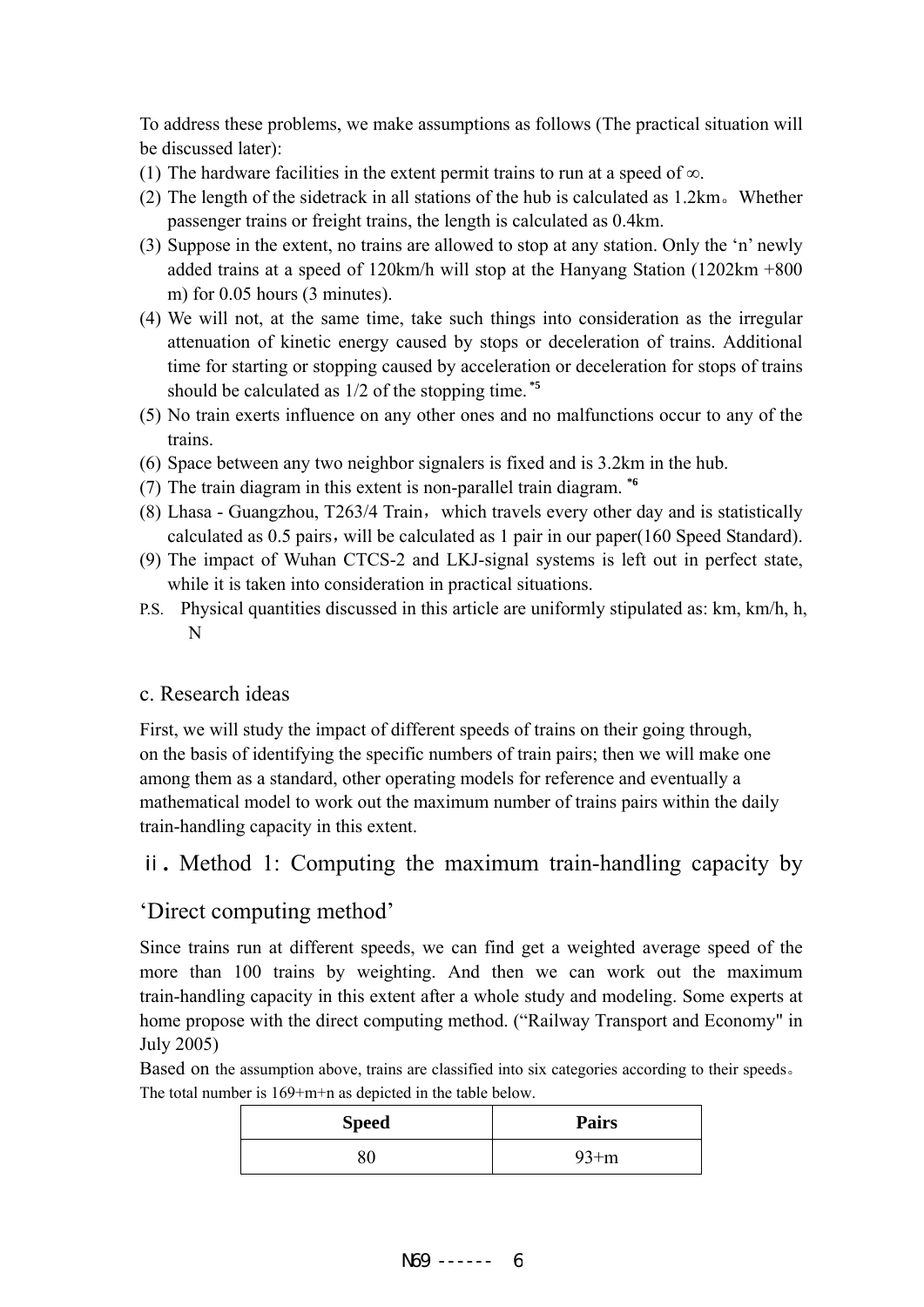| 100 |        |
|-----|--------|
| 120 | $44+n$ |
| 140 | 18     |
| 160 |        |
| 200 |        |

We are easy to get the formula as follows

$$
V_{average} = \frac{80(93+m) + 100*4 + 120(44+n) + 140*18 + 160*8 + 200*2}{169+m+n}
$$

On the railway, the running trains should maintain a certain distance from the ones before or after for safety. This distance is often 4 times as long as the space between each two neighboring semaphores. This distance is defined as *Lspace* The train itself has a certain length, which is defined as *Ltrain*. We can use the known conditions for the establishment of the whole mathematical model.

$$
t_{\text{int }erval} = \frac{L_{space}}{V_{average}} \qquad N_{\text{max}} = \frac{24}{\frac{L_{space} + L_{train}}{V_{average}}}
$$
\n
$$
t_{\text{pass}} = \frac{L_{train}}{V_{average}} \qquad V_{average}
$$

So the maximum train-handling capacity is obtained.

Evaluation on this model:

The difference in speeds of express trains and way trains when passing through *Lspace* ignored in the calculation of average speed, thus time through the interval is variable and shorter. So the maximum capacity obtained here is larger than that in reality, which will cause an error of the result. Given that, 'Direct computing method' cannot be adopted.

# iii. Method 2: Original method: CHIZHI(Retardation) coefficient

#### computing method

# **a.** A definition of CHIZHI(Retardation) coefficient **\*7**

Because non-parallel train diagram is applied in the existing Beijing-Guangzhou railway line, which means that all kinds of trains are travelling in the mixed way, so way trains are bound to make way for faster train. In addition, In order to ensure the safety of travel on the railway, we must reserve a certain space between trains. In this way, fast and slow trains will disturb each other.

In the perfect conditions, we can treat train-running as a uniform linear motion. On a certain extent of the railway, we make a passenger train at a speed of 160km/h as a model. Suppose now the trains on the line are of the same length and running at the same speed with the minimum space between each other. Here the model train at a speed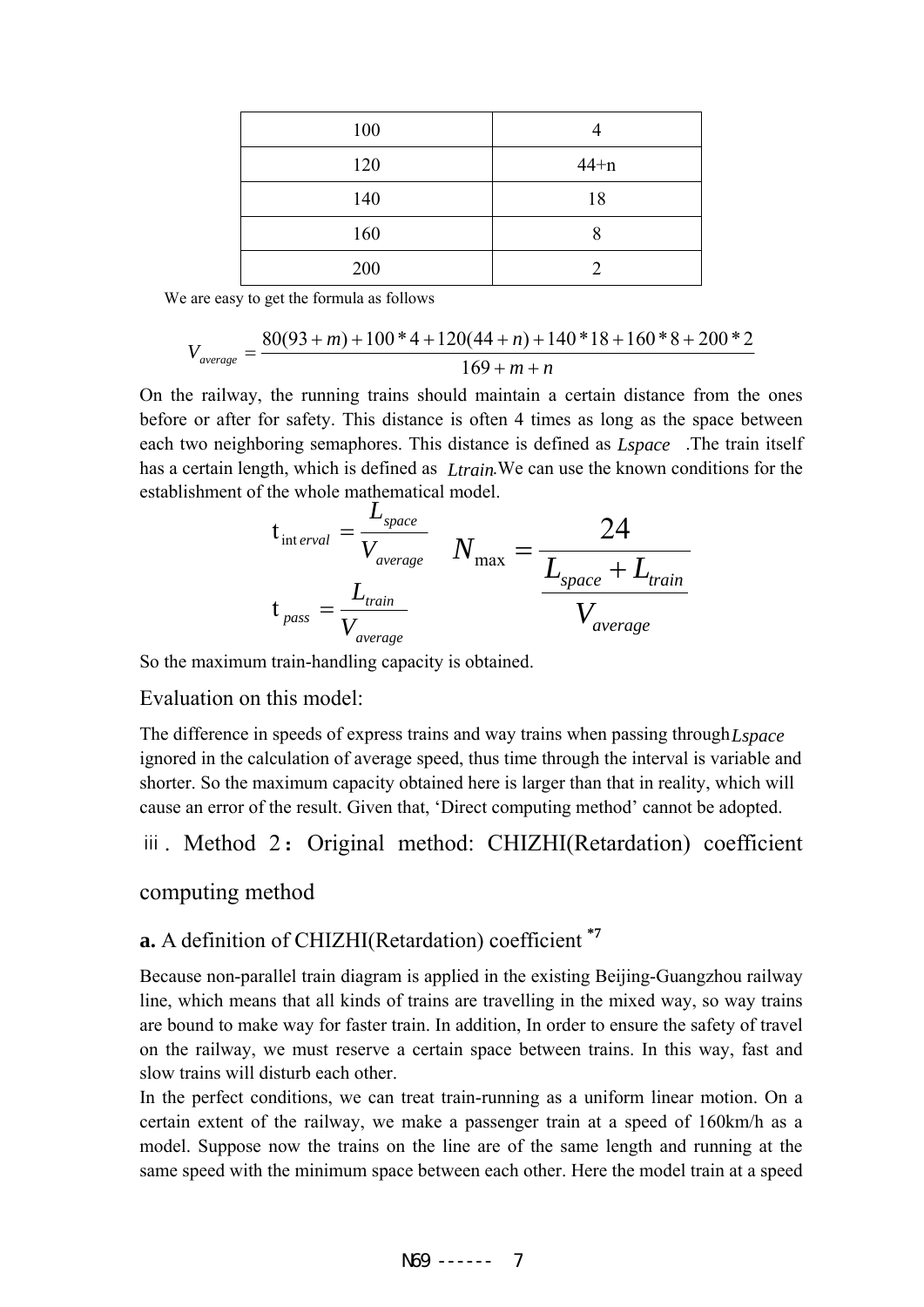of 160km/h is called the 'standard rapido'. And then, the number of the trains passing through the line can be shown in the model.

Suppose:

Speed is  $V_{\text{max}}$  Length of the train is  $L_{\text{train}}$ 

Minimum space between each two neighboring trains is  $L_{space}$ 

Number of trains pairs within the train-handling capacity is  $N_{\text{max}}$ 

$$
t_{\text{int }erval} = \frac{L_{space}}{V_{\text{max}}}
$$
\n
$$
t_{\text{pass}} = \frac{L_{train}}{V_{\text{max}}}
$$
\n
$$
N_{\text{max}} = \frac{24}{t_{\text{int }erval} + t_{\text{pass}}}
$$
\n
$$
(2)
$$

In our assumption above, there are 6 kinds of trains running in the mixed way. In the formula above, the speed of trains V is inversely proportional to t and t is inversely proportional to N. According to the linear change, N increases along with V. We are easy to conclude: Adding 'k' way trains is equivalent to add 'p' standard express train p.

In that way, we can regard the proportion of slow trains to standard express trains running on this extent as CHIZHI(Retardation) coefficient. According to our definition, CHIZHI(Retardation) coefficient can be expressed as following:

Suppose CHIZHI(Retardation) coefficient is a, the number of way trains passing by within 24h

is  $N_{\text{maxslow}}$  while the number of standard express trains is  $N_{\text{max} standard}}$ Easily we can obtain such formula as follows:

④ ................................................ max s tan max s tan *dard slow N N p k*  $a = \frac{b}{c}$ 

According to ①②③④, this equation can be simplified as:

$$
a = \frac{V_{\text{max slow}}}{V_{\text{max} \sin \text{dard}}}
$$

b. Proof on practicability and simplicity of the CHIZHI(Retardation) c oefficient calculator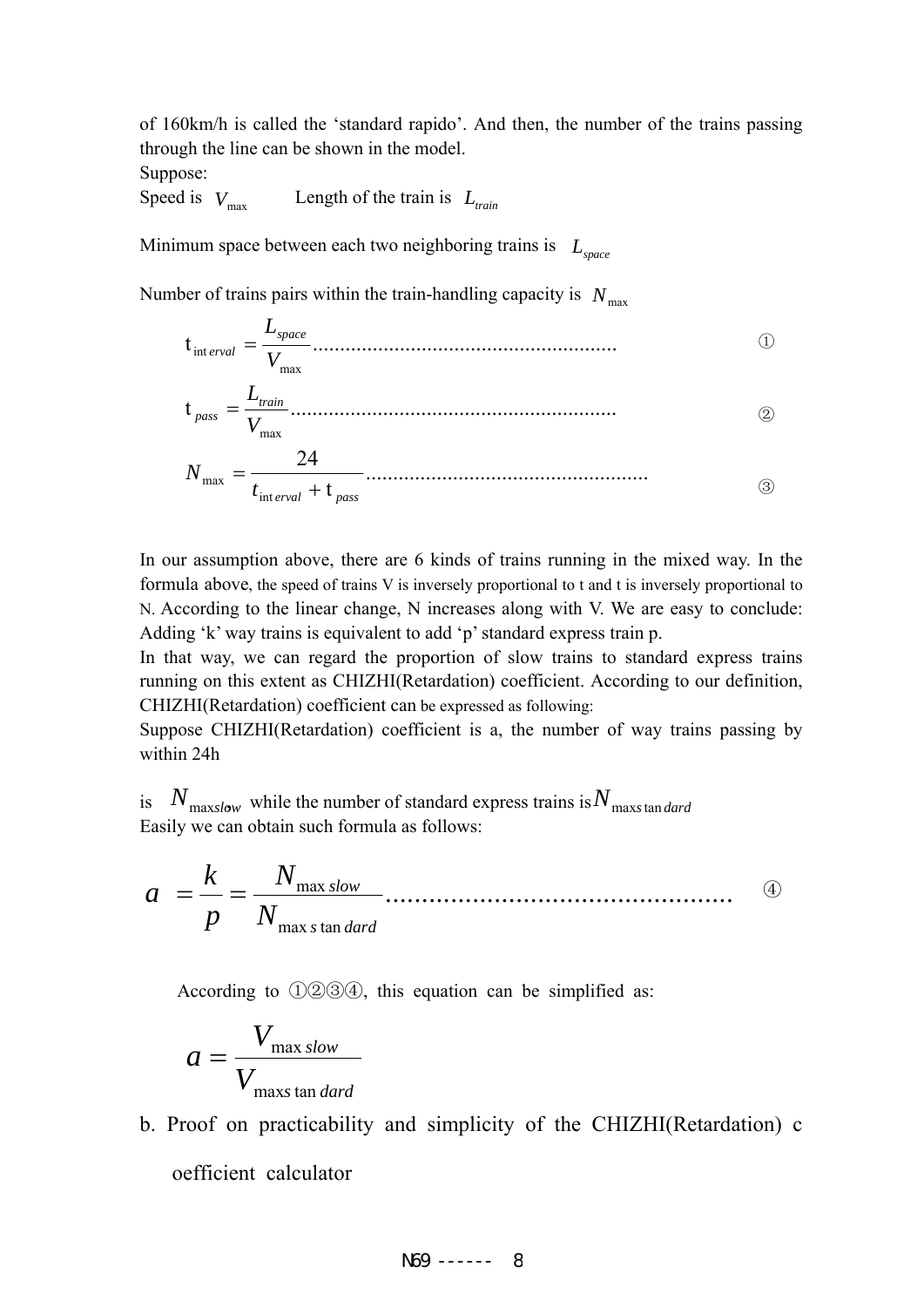According to Ministry of Railways' current 'capacity utilization coefficient of deduction' method **\*7**, quoted from the former Soviet Union's regional railway system, we can easily find that max train-handling capacity calculated by this method is not the actual average maximum number of trains going through the line within a day. And in the actual calculation process, the 'capacity utilization coefficient of deduction' is only distinguished between single and double-line, without taking into account such factors as the type of trains. For the railway in Wuhan which is terribly tight and on which a wide variety of trains are traveling, it is a critical factor that needs great attentions.

**'CHIZHI(Retardation) coefficient calculation method'** we obtain from our summary is based on maximizing the potential of rail transportation facilities. And the calculation result is shown in the actual max train-handling capacity. Since the train-handling capacity in Wuhan hub is at peak stably in a whole day. Also we can obtain the operation style of trains in each period separately by simple calculations and modeling.

So the train-handling capacity in Wuhan hub calculated by traditional "capacity utilization coefficient of deduction" method cannot meet the actual needs. And we need to seek a new capacity calculation method which accords with the demand characteristics of Wuhan hub so as to meet demand from the transport market for dynamic train-handling capacity.

By the careful demonstration of the trains in Wuhan hub, we obtain such "CHIZHI(Retardation) coefficient calculation method". The advantage of this method is that it will turn the minimum train interval when running in existing methods of transportation into the minimum time interval of the trains. And then it will improve significantly the maximum train-handling capacity in our computation. We think there are many manufactured saturated extents when computing the maximum train-handling capacity by the exiting method. If our method is adopted, it can promote the maximum train-handling capacity under the safe conditions by making full use of the existing, non-changed hardware facilities, so as to fully ensure the passage of trains. Besides the calculation process of this method is concise, and anyone with secondary mathematical level can make it.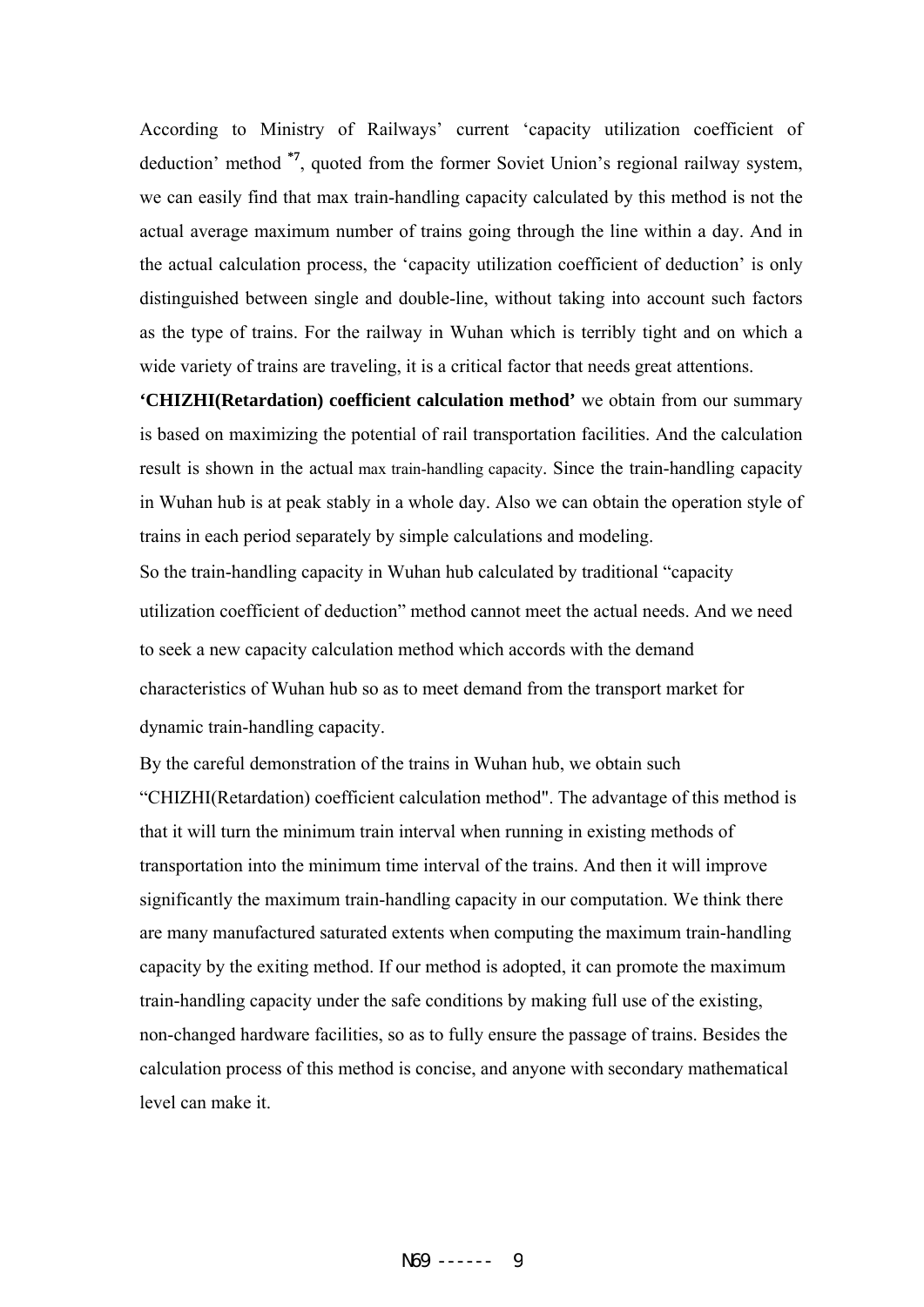# Ⅲ**.Maximum train-handling capacity computing in physical circumstance**

#### ⅰ. Materials prepared

#### a. Wuchang Staion

Wuchang railway station is located in the Beijing-Guangzhou line 1211 kilometers away from Beijing West station. There are 11 station tracks, of which are two main railways, I Line 739m and II Line 781m. Besides there are nine station lines.



Wuchang station is a top grade passenger station where time interval between two adjacent trains at station is 6 minutes in the same direction. **\*8**

#### b. Hankou station



Hankou Railway Station is a first-class passenger terminal of Wuhan railway hub, the center of which lies in Beijing-Guangzhou line K1192+445m far from Beijing. The railway station has 4 railway platforms and 11station tracks with the up main track as exterior Hankou station. **\*9** The station is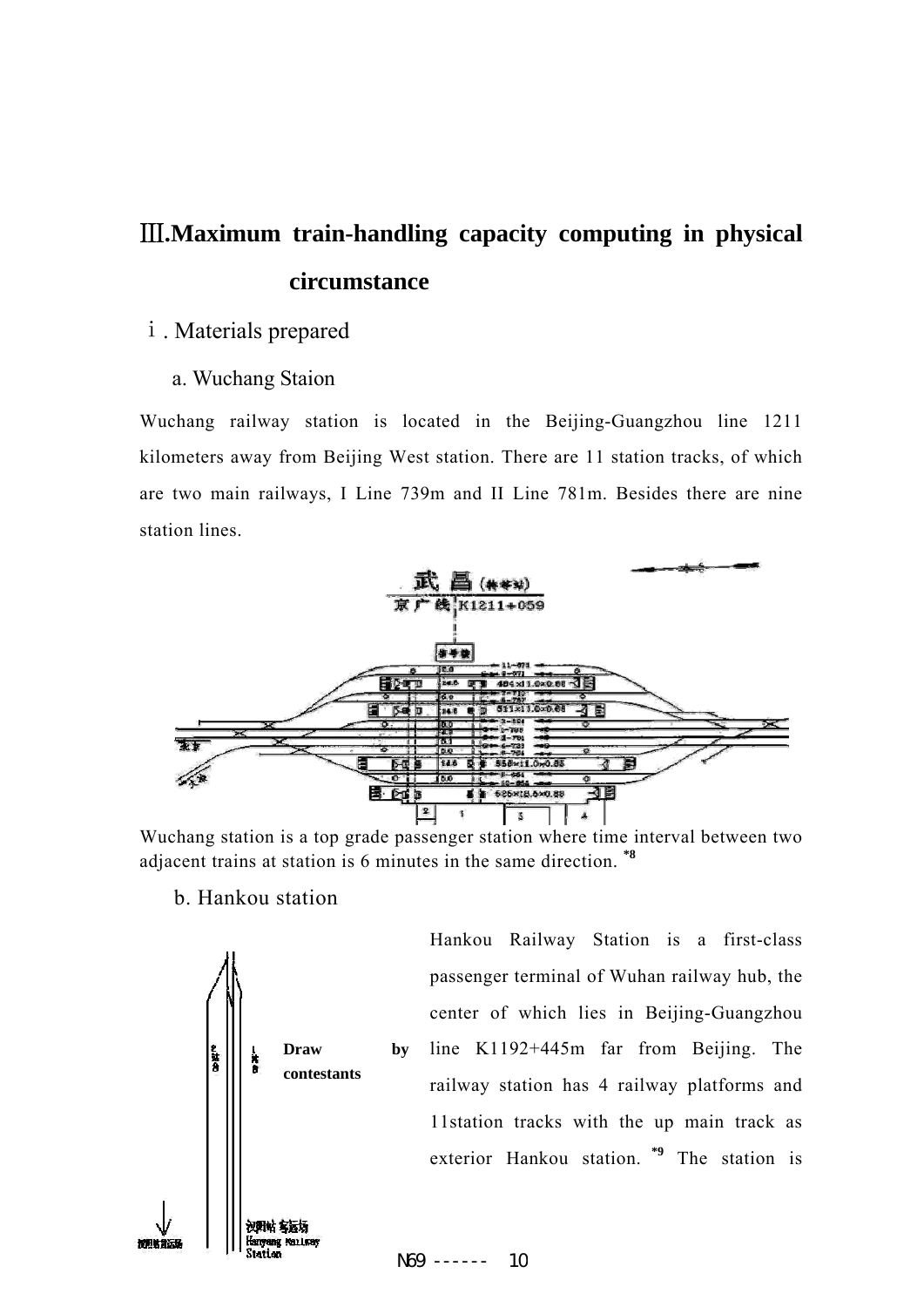under transformation, after which the station will add 6 railway platforms, 12 parking road of trains, and 1engine road.

#### c. Hanyang station

Hanyang railway station is a cargo terminal attached to Wuhan Railway Bureau, located in located in Hanyang District, Wuhan City, Hubei Province. And the center of Hanyang railway station lies in the Beijing-Guangzhou line K1208 +381 m. The railway station with 800m length and 1200m goods yard sliding has two railway platforms, two main lines (two lines in middle), and two arrival and departure sidings.

# d. Intra-terminal speed limiting information **\*10**

Beijing-Guangzhou railway lies in downtown and the minimum curve radius of the line is very small, so the limiting speed of the trains is lower in Wuhan hub. Then in Wuhan hub, the speed of the trains should less than or equal to the permitted speed whatever the type trains are. In this way, our calculation in reality is distinct substantially from the one in theory.

|                                          | Allowed                    | Turnoff speed of stations |                   |
|------------------------------------------|----------------------------|---------------------------|-------------------|
| Sector start-stop laction                | speed on<br>the<br>railway | vertical                  | side<br>direction |
| Jiang'an<br>west-Hanyang1187.793-1202.8  | 100                        | 100 (Hankou25)            | 45                |
| Hanyang-Wuchang<br>1202.8-1211.1         | 85                         | 85                        | 45                |
| Wuchang-Wuchang south<br>1211.1-1216.353 | 90                         | 90 (Wuchang45)            | 45                |

After observing the speed limitation table of Wuhan Hub, we can discover allowed speed in sector of Hankou——Wuchang studied in this issue is between  $85~100$ km/h.

#### e. Clerestory repairs

To ensure the its safe operation, railroad needs routine maintenance every day. During this period, the railway will stop service. And the train skylight time in Wuhan will change with the quarter scheduling requirements.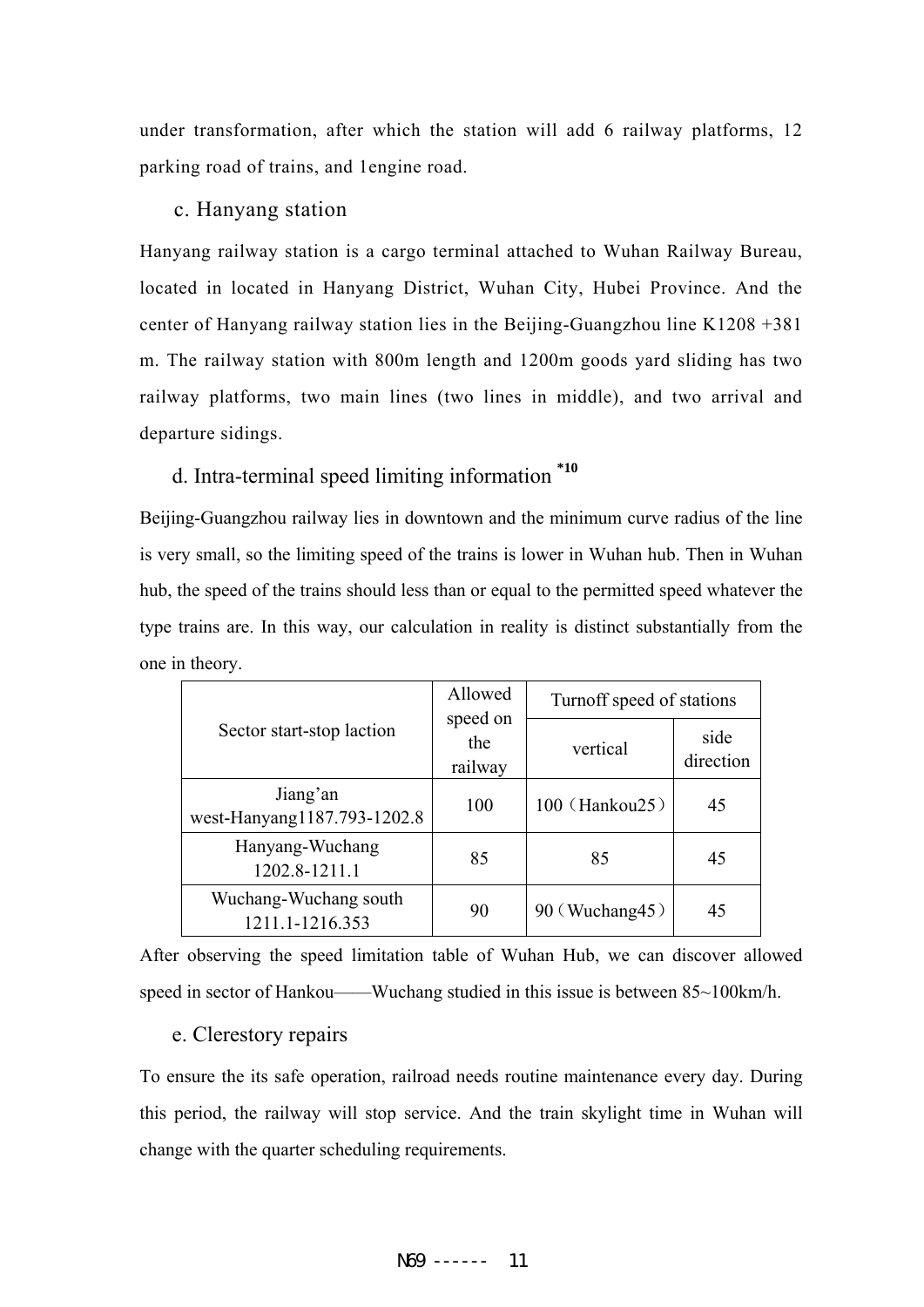# f. Slow-running point \***<sup>11</sup>**

The trains will encounter some irresistible factors during daily operation, so dispatch will allow all trains more time when drawing up train diagram. The extra time is "slow point"

In Wuhan, it will need 6-8mins more when the trains move much slower. The reason is that Wuhan is the hub linking north-south and the train coming and going frequently encounters irresistible situations in other lines. To make sure the trains run on time, always the additional operating point is set in Wuhan.

#### ⅱ. Road map

Firstly, different types of trains can be boiled down to two operation models by means of grouping after knowing passenger trains schedule、the number of passen ger and freight trains passing by. Then discuss and compare the combination of operation models among different types of trains. Thereby, we can build up a ma thematical model to work out the maximum train pairs passing through in reality and optimal travel program separately.

### ⅲ. Classify by operational model

It is clear that the max speed is limited between 85km/h and 100 km/h in Wuhan hub after our analysis. But the maximum speed of passenger trains in reality is much larger than this one. Only the speed of freight trains is less than the speed limit for the lines.

Therefore we can classify all the trains based on this. In fact, the train uniformly accelerates when it pulls in and uniformly decelerates when it departures, which should be taken into our consideration in the compilation of the actual operation diagram.

At present, all freight trains are starting from Jiangan West Station or Wuchang South Station and then travel through Hankou and Wuchang stations without stopping. While all the passenger trains that go along this extent will stop at Wuchang station and travel through Hankou station. Then we can divide the movement of the freight trains in the interval into three parts approximately:

| Running range | Hankou -- Wuchang | Wuchang -- Hankou |
|---------------|-------------------|-------------------|
|               |                   |                   |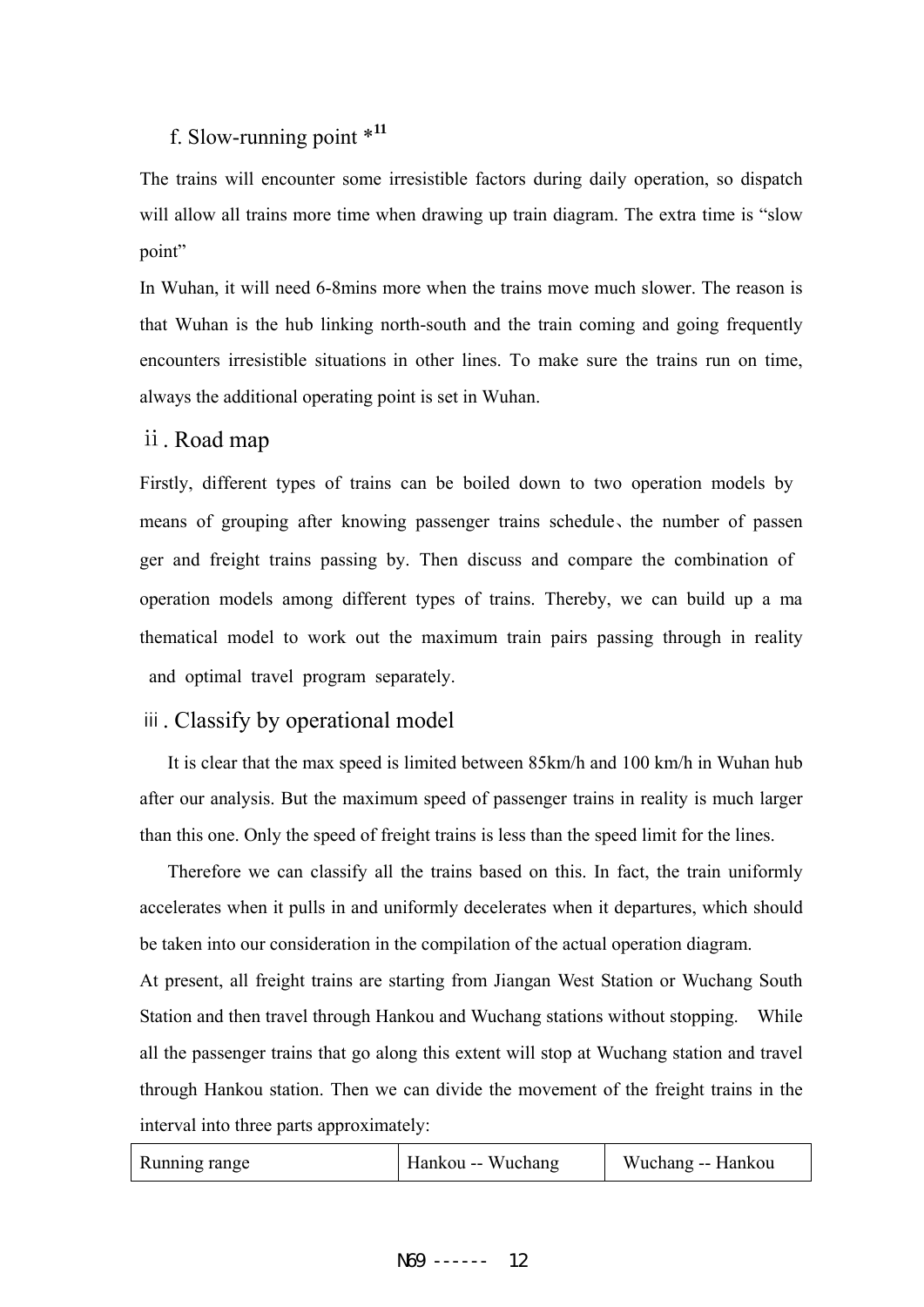| Wuchang<br><b>Starting</b><br>from                                  | or   An accelerated motion   An accelerated motion |                           |
|---------------------------------------------------------------------|----------------------------------------------------|---------------------------|
| Hankou station $\leftarrow \rightarrow$ the highest                 | with a muzzle velocity at                          | with a muzzle velocity at |
| speed that the train reaches                                        | 25km/h and terminal                                | 45km/h and terminal       |
|                                                                     | velocity at 80 km/h                                | velocity at 80km/h        |
| Running normally                                                    | uniform motion with the                            | uniform motion with the   |
|                                                                     | speed of 80km/h                                    | speed of 80km/h           |
| is<br>arriving<br>The<br>and<br>train                               | A decelerated motion                               | A decelerated motion      |
| beginning<br>to                                                     | with a muzzle velocity at                          | with a muzzle velocity at |
|                                                                     |                                                    |                           |
| $\text{decelerate} \leftarrow \rightarrow \text{going through or }$ | 80km/h and terminal                                | 80km/h<br>and terminal    |

The operation of passenger trains is similar to the freight trains, but there are some differences:

| Running range                                                      | Hankou --Wuchang          | Wuchang -- Hankou         |
|--------------------------------------------------------------------|---------------------------|---------------------------|
| <b>Starting</b><br>from<br>Wuchang<br><sub>or</sub>                | An accelerated motion     | An accelerated motion     |
| Hankou station $\leftarrow \rightarrow$ the highest                | with a muzzle velocity at | with a muzzle velocity at |
| speed that the train reaches                                       | 0km/h<br>and terminal     | 0km/h<br>and<br>terminal  |
|                                                                    | velocity at 100km/h       | velocity at 85km/h        |
| <b>Reaching</b><br>the<br>highest<br>speed                         | uniform motion with the   | uniform motion with the   |
| $\leftarrow \rightarrow$ HanYang station                           | speed of 100km/h          | speed of 85km/h           |
| HanYang station $\leftarrow \rightarrow$ The train is              | uniform motion with the   | uniform motion with the   |
| beginning<br>arriving<br>and<br>to                                 | speed of 85km/h           | speed of 100km/h          |
| decelerate                                                         |                           |                           |
| The<br>train<br>and<br>is<br>arriving                              | A decelerated motion      | A decelerated<br>motion   |
| beginning<br>to                                                    | with the muzzle velocity  | with the muzzle velocity  |
| $\text{decelerate} \leftarrow \rightarrow \text{going through or}$ | at 85km/h and terminal    | at 100km/h and terminal   |
| arriving at the station                                            | velocity at 0km/h         | velocity at 0km/h         |

From the graphs above, we can see clearly that passenger trains and freight trains run in different ways, so we should discuss respectively. However, the up train is similar to the down train, so here we only discuss the downlink (from Hankou to Wuchang).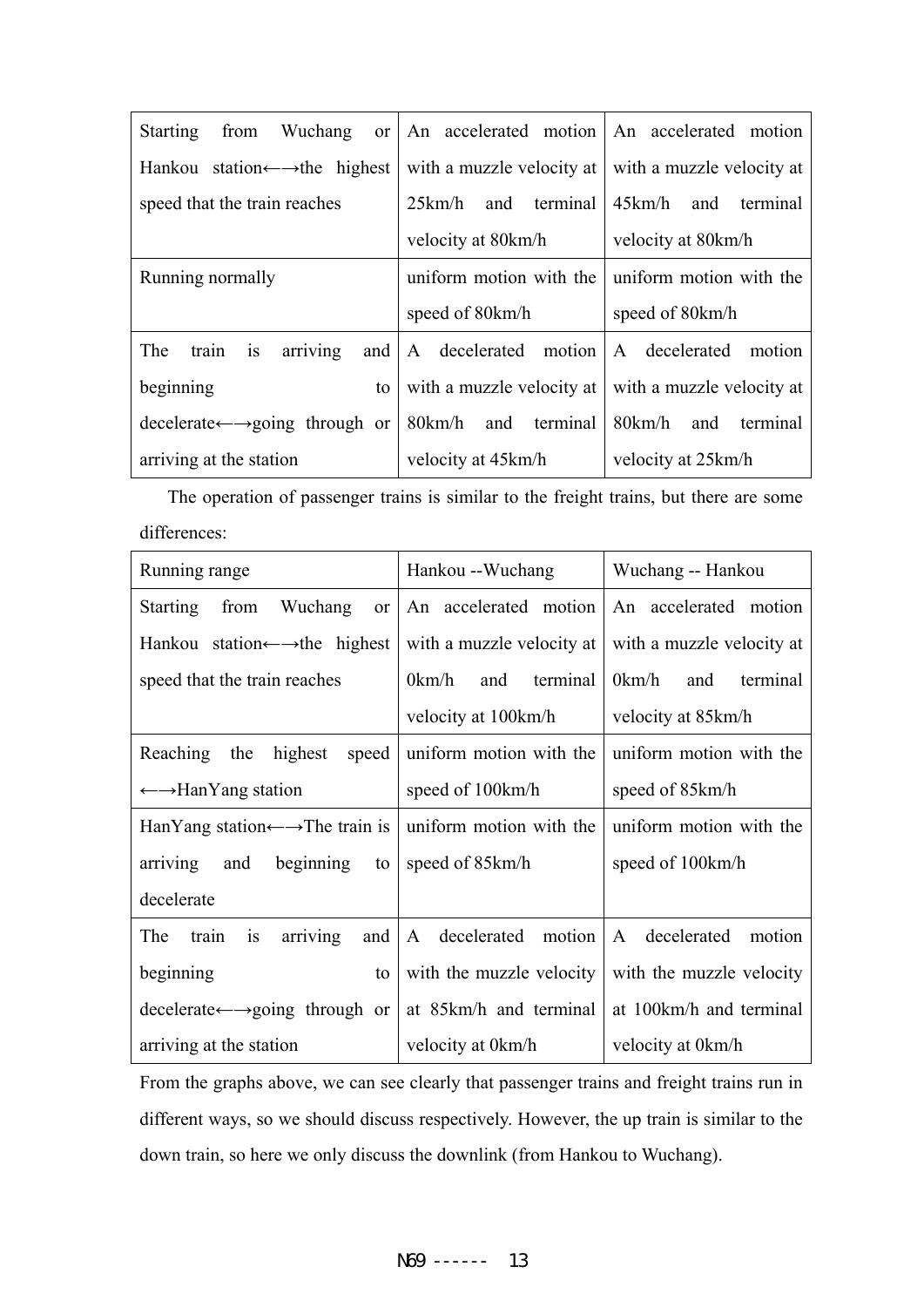In the case of calculating the actual maximum number of trains going through the interval, we will not discuss new-blown trains that stop at the station of Hanyang. Regarding this kind of urban City Express Train berthing at Hanyang, there is no need for additional slow-moving point due to the tiny probability of tardiness. But the additional time generated by the frequent parking at the Hanyang station is less than the slow-moving point (see the calculation in ideal state). Therefore we can deem the actual runtime of urban City Express Train to be the same with the operation of the passenger trains.

In the actual situation, we leave out the space between the two neighboring and running trains. And we suppose the time interval is 0.1 h.

#### ⅳ. Operational models of trains

According to the actual situations mentioned by the above tables, we can demonstrate the operation of the trains in physical situation.

The traction engines of the freight trains generally adopt the SS6B engine produced by the factory of Zhuzhou Electric Locomotive of China Southern Railway Locomotive. The power rating is 4800KW power rating and the load capacity is 5500t.

Suppose tha the resistance in the operation of the freight trains is f , with power of P, the power of the engine is F1 at the speed of 80km/h, the power is F2 when the speed is 25km/h, the accelerated velocity is A.

5500 
$$
t = 5.5 \times 10^{-6} kg
$$
  
\n80 km / h =  $\frac{200}{9}$  m / s  
\n25 km / h =  $\frac{125}{18}$  m / s  
\nThe resistance is f  
\n $P = FV$   
\n $f = F_1 = \frac{p}{V_1} = \frac{4800000}{\frac{200}{9}} = 2.16 \times 10^{-5} N$   
\n $F_2 = \frac{p}{V_2} = \frac{4800000}{\frac{125}{18}} = 6.912 \times 10^{-6} N$   
\n $F_{force} = F_2 - f = 6.696 \times 10^{-6} N$   
\n $A_{freight} = \frac{F_{force}}{M} \approx 0.82 \text{ m/s}$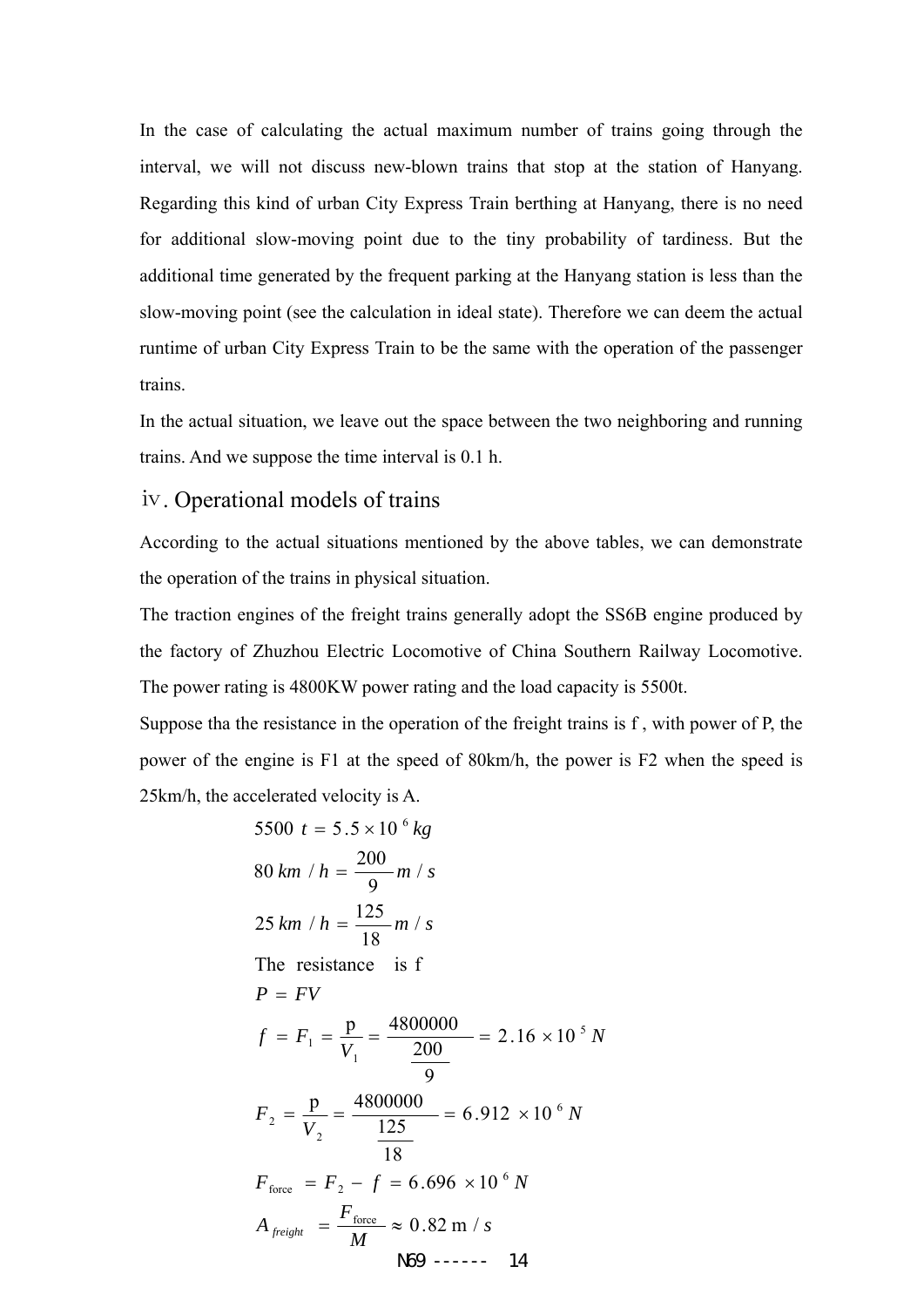The traction engines of the passenger trains generally adopt the SS8 engine produced by the factory of Zhuzhou Electric Locomotive of China Southern Railway Locomotive. The power rating is 3600KW and the carrying capacity is 1500t.

Suppose that the resistance in the operation of the passenger trains is f , it's power is P, the power of the engine is F1 at the speed of 100km/h, the power is F2 when the speed is 25km/h, the accelerated velocity is A.  $1500 t = 1.5 \times 10^6 kg$ 

$$
1500 t = 1.5 \times 10^{-16} \text{ kg}
$$
  
\n
$$
100 \text{ km } / h = \frac{250}{9} \text{ m } / s
$$
  
\n
$$
25 \text{ km } / h = \frac{125}{18} \text{ m } / s
$$
  
\nThe resistance is f  
\n
$$
P = FV
$$
  
\n
$$
f = F_1 = \frac{p}{V_1} = \frac{3600000}{\frac{250}{9}} = 1.296 \times 10^5 \text{ N}
$$
  
\n
$$
F_2 = \frac{p}{V_2} = \frac{3600000}{\frac{125}{18}} = 5.184 \times 10^6 \text{ N}
$$
  
\n
$$
F_{\text{force}} = F_2 - f = 3.888 \times 10^6 \text{ N}
$$
  
\n
$$
A_{\text{passenger}} = \frac{F_{\text{orce}}}{M} = 2.592 \text{ m } / s
$$

**The operation model of the freight trains is built:** 

$$
t_{\text{acceleration}} = t_{\text{deceleration}} = \frac{v - v_0}{a} = \frac{55}{0.82} \approx 67 \text{s}
$$

$$
S_{\text{acceleration}} = \overline{vt} = \frac{105}{2} \times 67 = 3517.5 \text{m} = 3.5175 \text{km}
$$

$$
S_{\text{uniform}} = 18.614 - 3.5175 \times 2 = 11.579 \text{km}
$$

Then we can calculate the runtime of the through freight train in the interval:

$$
T = 2t_{\text{acceleration}} + \frac{S_{\text{uniform}}}{V} \approx 0.164h
$$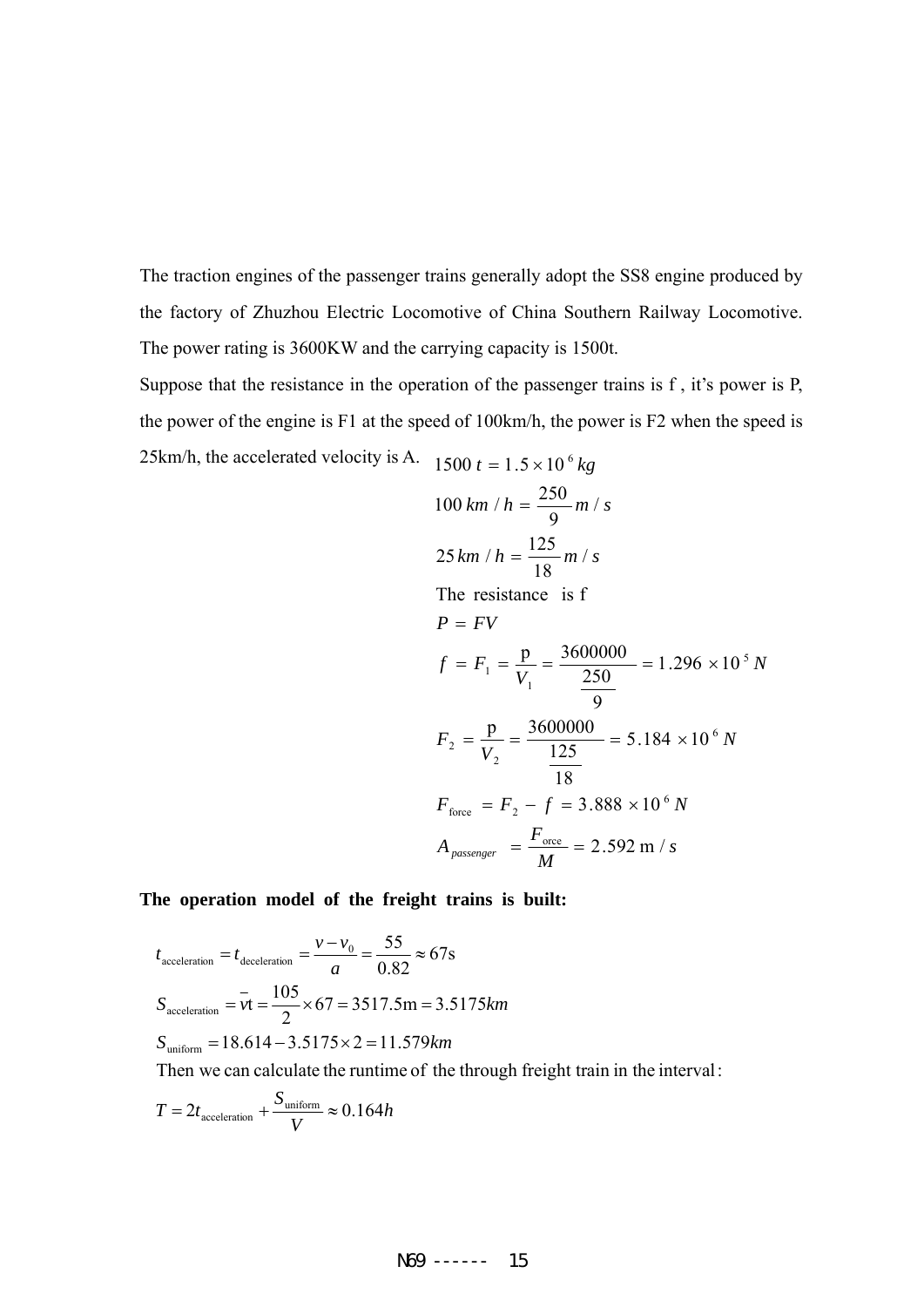If we take into account the slow-moving point, the actual runtime of the train:  $T$  $f_{\text{freight}} = 0.164 + 0.12 = 0.284h$ 

**The operation model of the passenger trains** :

 $rac{1}{a}$   $rac{1}{a}$  $S_{\text{acceleration}} = vt = \frac{125}{2} \times 29 = 1812.5 \text{m} = 1.8125 \text{km}$  $\nu-\nu$  $t_{\text{acceleration}} = t_{\text{deceleration}} = \frac{V - V_0}{2.588} \approx 29 \text{s}$ 2 125  $\alpha_{\text{acceleration}} = vt = \frac{125}{2} \times 29 = 1812.5 \text{m} =$ 2.592  $0 - 75$  $\frac{v - v_0}{\text{acceleration}} = t_{\text{deceleration}} = \frac{v - v_0}{\text{exp}(\frac{v - v_0}{c})} = \frac{75}{2502} \approx$ 

 $S_{\text{uniform}} = 18.614 - 1.8125 \times 2 = 14.989$  km

Then we can calculate the runtime of the through passenger train along this extent :

$$
T = 2t_{\text{\tiny acceleration}} + \frac{S_{\text{\tiny uniform}}}{V} \approx 0.112h
$$

If we take into account the slow-moving point, the actual runtime of the train:

 $T_{\text{passenger}} = 0.112 + 0.12 = 0.224h$ .

#### ⅴ. Influence of signal system on maximum of train pairs within the

#### daily train-handling capacity

There are two control methods for Wu han Hub of Beijing-Guangzhou railway line, which are called LKJ2000 model for the running of traditional locomotive and CTCS-2 model. LKJ2000 model is installed on traditional passenger trains, at a speed of 80km/h , 100 km/h ,120 km/h ,140 km/h and 160 km/h , while both LKJ2000 and CTCS-2 are installed on CRH EMU at a speed of 200 km/h .

LKJ2000 relies largely on the reasonable adjustment on the line parameter of IC card that exist both in radio communication with 450 MHz and running controller for vehicles, while as for CTCS-2, we control trains by the communication between Analog Carrier circuit on the railway and running control center.

Compared with the earlier developed LKJ2000 system, the block manner---containing an artificial distance set between trains to ensure security that adopted in CTCS-2 system is called Quasi-Moving Block Control Mode. An appropriate safe distance is left to the start end of block division occupied by the pre-trip train which is related to the target point that tracked by Move Block, while the across high-speed train from the beginning point of a braking curve calculation is based on target distance, target speed and the train's own performance computing decisions. The trains in the same block division do not affected by the first trains running in the front, however, the train's emergency brake on their own starting point with the line parameters and the performance of the train itself, varies .Due to distinguish with the moving block and the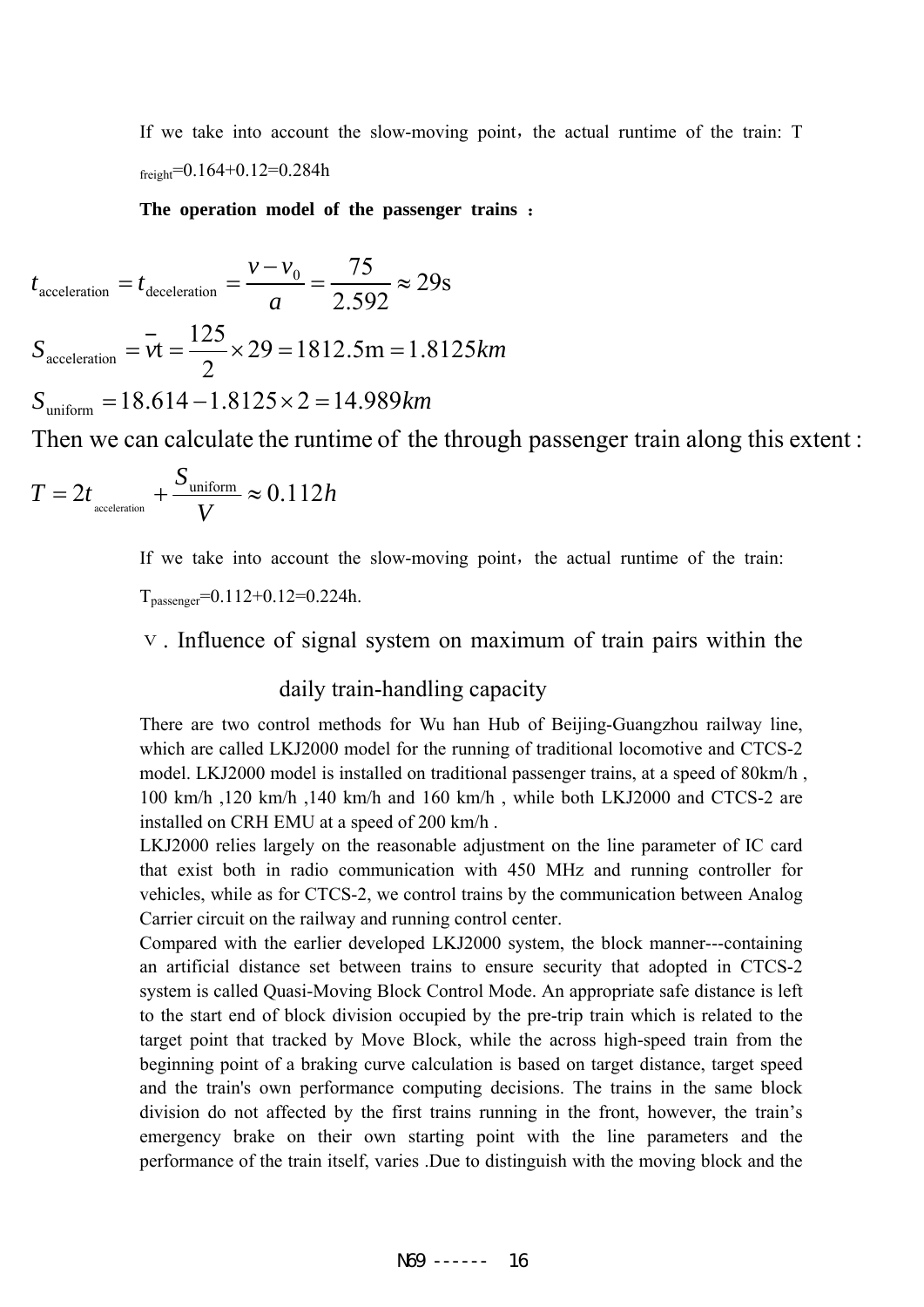space interval length is not fixed, we call it as quasi-moving block. Obviously the track running intervals is smaller than the fixed occlusion's that used by LKJ2000 system. **\*12** However, in the practical application of EMU, Carrier Division has become increasingly complicated compared with the original insulated rail joints, since the number of motor train unit accounts for only 1% of the volume of traffic through the whole day, and people generally adopts ultra-long seamless rails in the Wuhan area. Furthermore, because of the adoption of rail carrier, Carrier Division could be easily misused so that error codes are made which may pose serious threats to road safety. In particular, the error will more easily lead to false-control thus affecting the traffic safety performance on account of the complex electromagnetic environment in the city of Wuhan. Besides, the dispatching center of Wuhan Railway Bureau adopts a unified model to control trains so that the workload of the railway sector can be reduced. Unfortunately, after our estimation, there is extra capacity for only one CRH if it's arranged separately.

The above-mentioned speed limit is almost under 100km/h in the hub of Wuhan, so that the actual running time interval would not be substantial increase in. But CTCS-2 system can be manually shut down and we can run the LKJ2000 Operation Monitoring System with highest speed limit of 160km/h under the CRH EMU's "part of the monitoring model".

Therefore all the trains in Wuhan hub will focus on using the same operation way, so that the operation cost will be reduced, and the safety factor will increase without affecting the maximum capacity.

# ⅵ. Maximum of train pairs within the daily train-handling capacity in

physical circumstance by the method of

### CHIZHI(Retardation) Coefficient Calculator

In the motion model above of the passenger and freight trains, we have worked out the actual traveling hours along this extent. Then we can show the traveling speed under the actual circumstances based on the practical running hours. Thus, we can work out the train pairs of these two types with the help of the method of CHIZHI(Retardation) coefficient calculator mentioned above.

According to the  $\textcircled{1} \textcircled{2} \textcircled{3}$  in II .3, we can describe the daily maximum capacity in real situations:

Suppose that the speed of train is  $V_{\text{max}}$ , the length of train is  $L_{length}$  and Number of train pairs within the train-handling capacity is  $N_{\text{max}}$ 

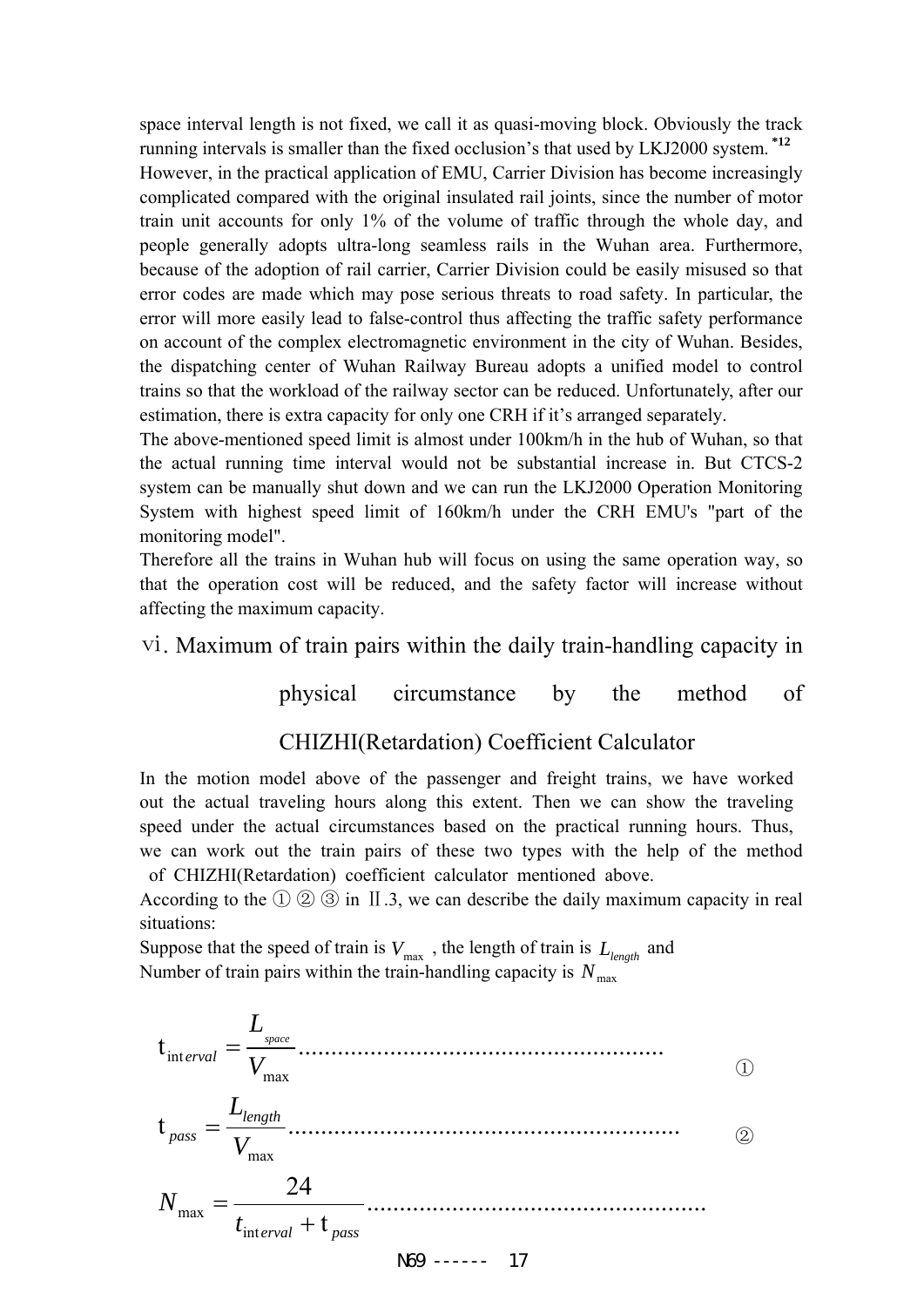We can come to the conclusion easily that

Suppose that total train-handling capacity is  $\sum N$ , maximum number of passenger trains within this capacity is  $N_{\text{passenger max}}$ , maximum number of passenger trains within this capacity is  $N_{\text{freight}}$ .

Here the CHIZHI(Retardation) coefficient is

$$
[N_{\text{passenger}}]_{\text{max}} = \frac{24}{\frac{0.4}{18.614} + 0.1} = 228
$$

$$
a_{\text{freight}} = \frac{v_{\text{freight}}}{v_{\text{passenger}}} = \frac{t_{\text{freight}}}{t_{\text{passenger}}} = \frac{0.284}{0.224} = \frac{71}{56}
$$

So we can obtain an indefinite equation

$$
\sum N = N_{\text{ passenger}} - \frac{1}{a_{\text{ freight}}} N_{\text{ freight}}
$$

Easily it can be simplified as

$$
\sum_{i} N = 226 - \frac{56}{71} N_{\text{freight}}
$$
  
71(N<sub>freight</sub> + N<sub>passenger</sub>) + 56N<sub>freight</sub> = 16046  
Here are these integral solutions:

$$
N_{\text{freight}}
$$
,  $N_{\text{passenger}} \in Z$ 

$$
N_{passenger} = 226
$$
  
\n
$$
N_{passenger} = 224
$$
  
\n
$$
N_{freight} = 0
$$
  
\n
$$
N_{freight} = 1
$$
  
\n...

 $N_{\textit{passenger}} = 81$   $N_{\textit{freight}} = 81$ 

**Judging from our calculations, we can draw a conclusion that the maximum pair within the daily train-handling capacity in reality is 226.** 

# Ⅳ **Design solutions for City Express Train in Wuhan**

### ⅰ. An introductory survey

We have examined the maximum train-handling capacity per day in the ideal and physical situations in Wuhan hub of Beijing-Guangzhou railway. Capacity in reality is slightly smaller than in theory.

However, we should notice that the speed in practice environment is far smaller than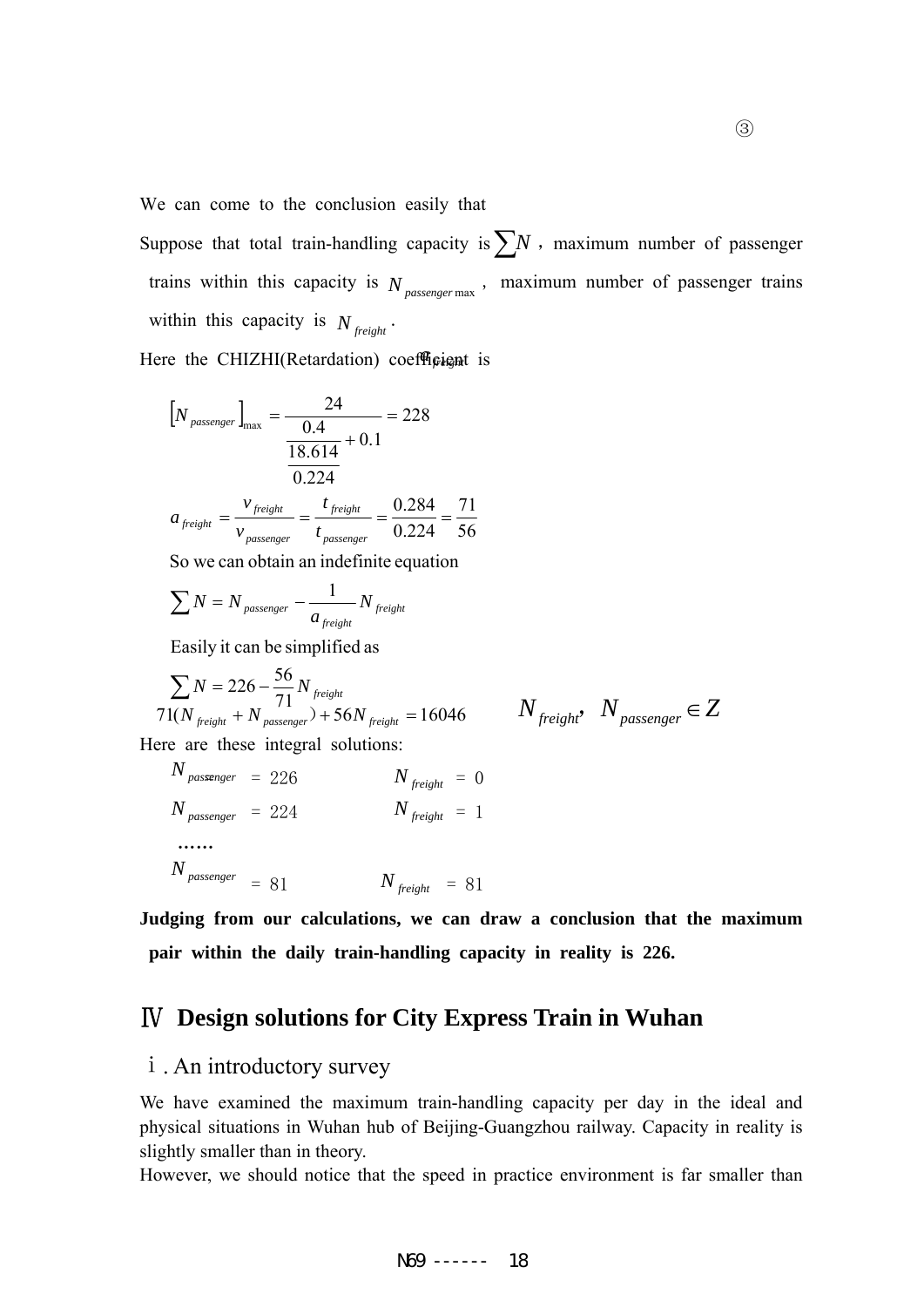what we have set in the theory. According to the Linear Changes Theory, speed and traffic capacity was positively correlated in the formula of hysteresis coefficient. The number of passed trains will be far smaller than that in the theory. But from our final conclusions, we find that the daily maximum capacity of Wuhan hub is 20 trains or so less than that in theory.

Why? In fact, as the actual train speed is only classified into two levels, this is far fewer than that in ideal situation with six levels. But the daily capacity in the real situation can be maximized when there are only passenger trains running on the lines  $\left(\begin{array}{cc} N \end{array}\right)$  = 226 and  $\left(N_{c}\right)$  = 0). Therefore, City City Express Train should be categorized to the same speed level so that the line can achieve the maximized utilization.  $N_{\rm \, passenger}$   $= 226$  and  $\rm \, N_{\rm \, freight}$ 

#### ⅱ. Social factors in consideration

#### a. Demand from city commuter

Wuhan city is divided into three parts- Hankou Hanyang and Wuchang by the Yangtze River and Han River. The pressure on cross-river traffic has been a bottleneck in the city of Wuhan. The Yangtze River Bridge (road section)、Yangtze River Tunnel and The Second Yangtze River Bridge are congested and overloaded every day.

Rapid development of the city boomed strong cross-river traffic demand. In June 1995, before the Second Bridge over the Yangtze River is open to traffic, the number of cars traveling across the Yangtze River Bridge per day is about 75,000, rising to reach 270,000 in 2007, with an average annual growth rate of 12%.

Statistics show that the proportion of the traffics across the Yangtze River to the total of vehicles maintains 1:2 for a long-term. 80% of traffic crossing the river is concentrated on the central city bridge. The Central area of the bridge is overloaded while the external bridge has not yet saturated.

According to the survey of passengers across the river in 2007, about 100 million passengers traveled cross the Yangtze River per day, the number of passengers by ferry is no more than 3 million per day and the number of passengers by bus is about 65 million, the rest 32 million passengers crossed the river in companies', communities' cars or in private cars. The vehicles traveling across the Yangtze River Bridge and the Second Yangtze River Bridge traffic are mainly cars, the proportion of which accounting for about 90%. From the purpose of the cars to cross the river, about 35% of people are on work shift or on business in working days; about 30% of people are shopping, visiting friends or entertaining. People usually go to work between7 o'clock and 9 o'clock and they go shopping or have entertainment between 6 and 9 pm. The traffic flow reach its highest level of a day at about 7 pm because it' the time for people to go off the work, go shopping and entertaining. In the weekends, people on work shift accounts for 13%; people on business accounts for 15% and the people shopping or entertaining accounts for the rest 72%. **\*13**

Based on this aspect, the Director General of Wuhan Railway Bureau, Yu Zhuomin said in an interview that "bus trains"- urban City Express Train, will be started between the Wuchang and the Hankou station.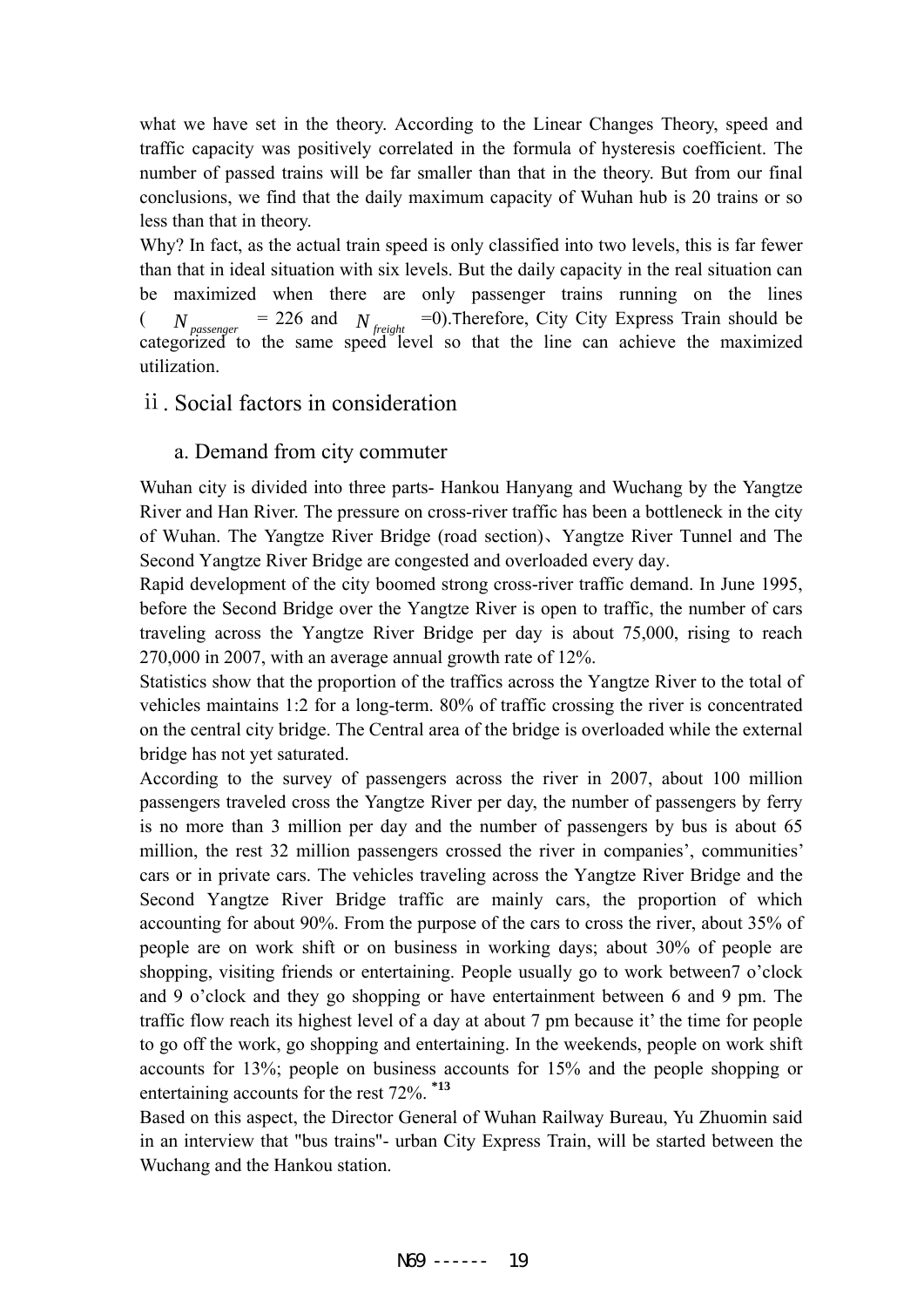From the data above, the traffic pressure mainly lies between 7 and 9 am and 6 and 9 pm. So we believe that the number of inter-city trains should be increased in these two periods.

### b. Demand from transit

As one of the four railway junction cities, Wuhan has the biggest number of starting trains in the central area of china. There are few trains starting from the Provinces such as Hunan, Jiangxi, Guangdong and Fujian to the North areas, so the corresponding ticks are scarce. Furthermore the trains speed is very slow and the trains are not so comfortable, so the contradiction of supply and demand is salient. The starting trains from Wuhan where road bureau is located are plenty, the speed is faster and there are more ticks allocated. Many tourists take Wuhan as their transit city when they travel from the north to south or from the south to north.

Currently, owing to the division of tasks for the junctions, Wuchang Station is mainly responsible for trains traveling to the south or passing by mainly while Hankou Station is mainly responsible for dispatching trains to the north. The tourists have to travel by bus between these two stations sometimes. It is not convenient for the travelers and it also increases the city's traffic pressure.

When the inter-city trains are open to traffic, it will become more convenient for travelers to transit and strengthen the role of Wuhan as a railway hub. It will improve the utilization of the trains without increasing any other pressure.

In addition, it will be convenient for people from other cities of Hubei Province to transit in Wuhan. People from the south of Hubei usually arrive at Wuhan at the Hongji or Hanghai Passenger Transport Station which are near to Wuchang Station. If they want to travel to the south of china, they have to go to Hankou Station by bus with their heavy baggage. If they can take inter-city trains, it will be convenient.

# c. Demand from railway workers on/off duty

At present, there are about one hundred thousand railway workers in Wuhan. About 20% of them have to travel across the Yangtze River for work, most of which are the front-line workers such as the passenger section workers, the locomotive depot workers and the former workers in Wuchang south station. If the Wuhan Station starts the inter-city trains, it will work with the existing of the Heliu – Liufang and the He'an – South Wuhan City Express Train. Thus it can be beneficial for the stability and development of the stations' staff itself and relieve their pressure from the commute.

# ⅲ. An initial actual train diagram **\*14**

Train diagram is to demonstrate the train operation with the help of coordinate principal in graph.

Based on this definition, we think on a planar coordinate system. In this approximate S-T coordinate system, we show the train track in the images of piecewise function. That means we add a macro in the Microsoft Excel program and form a function by imputing the coordinate, thus the train track in reality is depicted in the functions.

We come up with the train diagram (during 8 am to 8 pm) of up track of Wuchang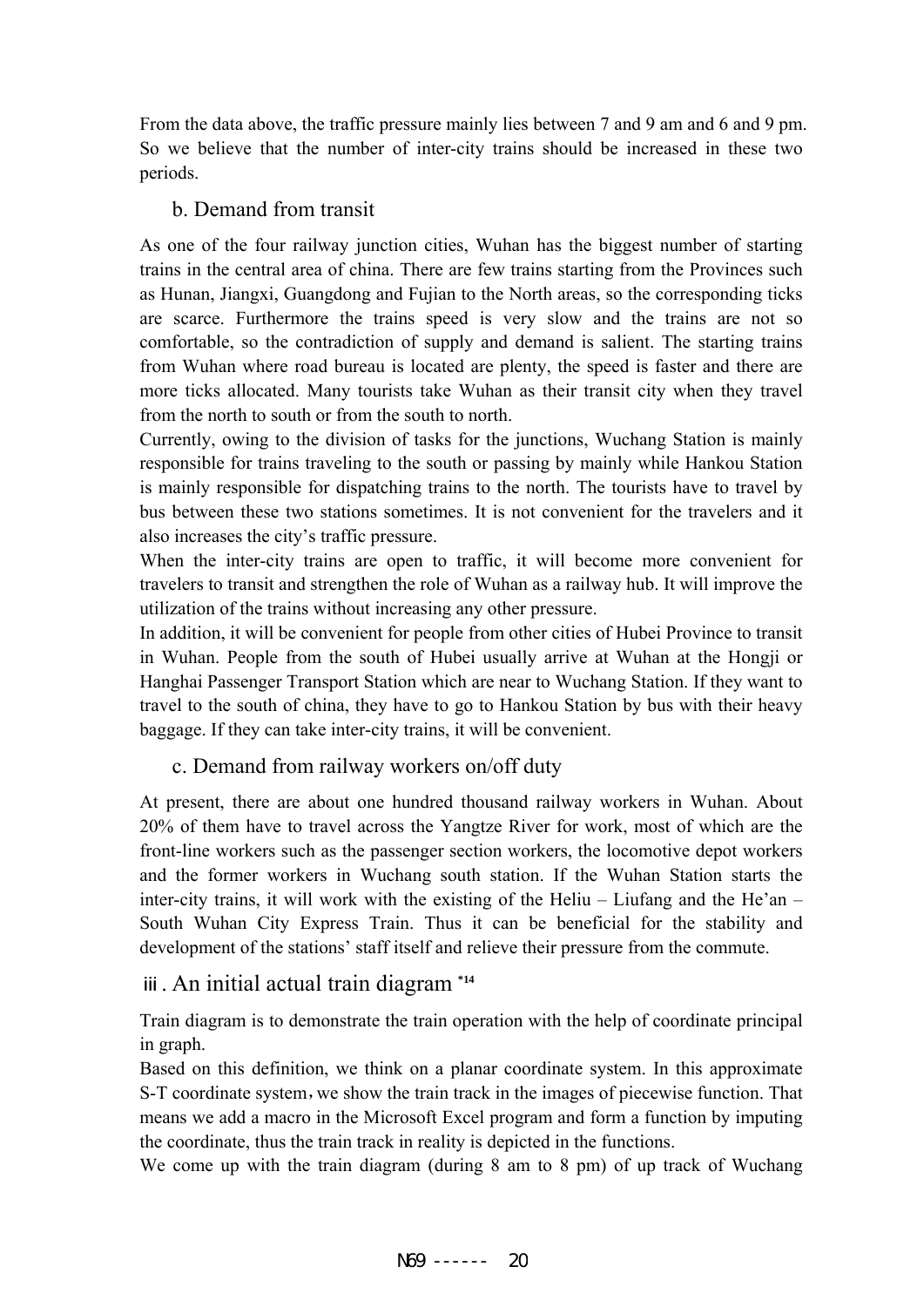–Hankou extent in Wuhan hub on Beijing-GuangZhou railway. This plan takes full accounts of the balance among the existing trains、the new opened trains and the freight trains. More freight trains can run in the mid-day when the bridge is not crowed. More City Express Train should be on running in the rush hours. (To see the details in Appendix 1: *Train Diagram of the inter-city trains.xls*)

We cannot achieve the curve fitting function of the train diagram because of our skill limitations. So we cannot show the train tracks when the trains stop at Hanyang Station. Though the operation can be improved by hand sketching, it's a pity that we cannot finish it due to the limitations of print and scan.

In the train diagram, inter-city City Express Train' number begins with CS and the freight trains' number begins with H.

#### ⅳ. Suggestions on city trains

With regard to the application of the inter-city trains, we propose withthe SS9G, SS7E, DF11G speed locomotives in the Wuchang south locomotive terminal of the Wuhan railway station, and the HXD3 mixed traffic express locomotive in the Jiang'an west locomotive depot. These types of locomotives are featured with high power rating, high toggle speed, steady continuous operation, low energy consumption and small carbon emissions.

We can share the railway carriages with such existing trains as the Wuchang-Shenzheng T95、T67、T175(25K), Wuchang-Hangzhou Z45(25T), Wuchang-NingboZ31(25T) and Wuchang-East LianYungang 2614 (22, 25B mixed. In this way, we can not only promote significantly the utilization rate of carriages but also cut cost.

The other trains can be combined according to the mixed marshalling prepared by the Wuchang passenger train depot of Wuhan Railway Bureau, 25G (AC380V Power support system) and the 25T (Power support system DC600V. It is necessary that the mixed unit trains should adopt the same power support system and it is better for a small marshalling of 6-8 carriages to operate, the running chart of which can be obtained with reference to our standard one with 16 carriages.

**We sincerely hope that our paper can bring some useful ideas to the railway administration and contribute a little to the economic and social development of Wuhan. Also we hope Wuhan hub of Beijing-Guangzhou railway (the extent in our discussion) could be fully utilized. We wish the city trains will travel in Wuhan as soon as possible.**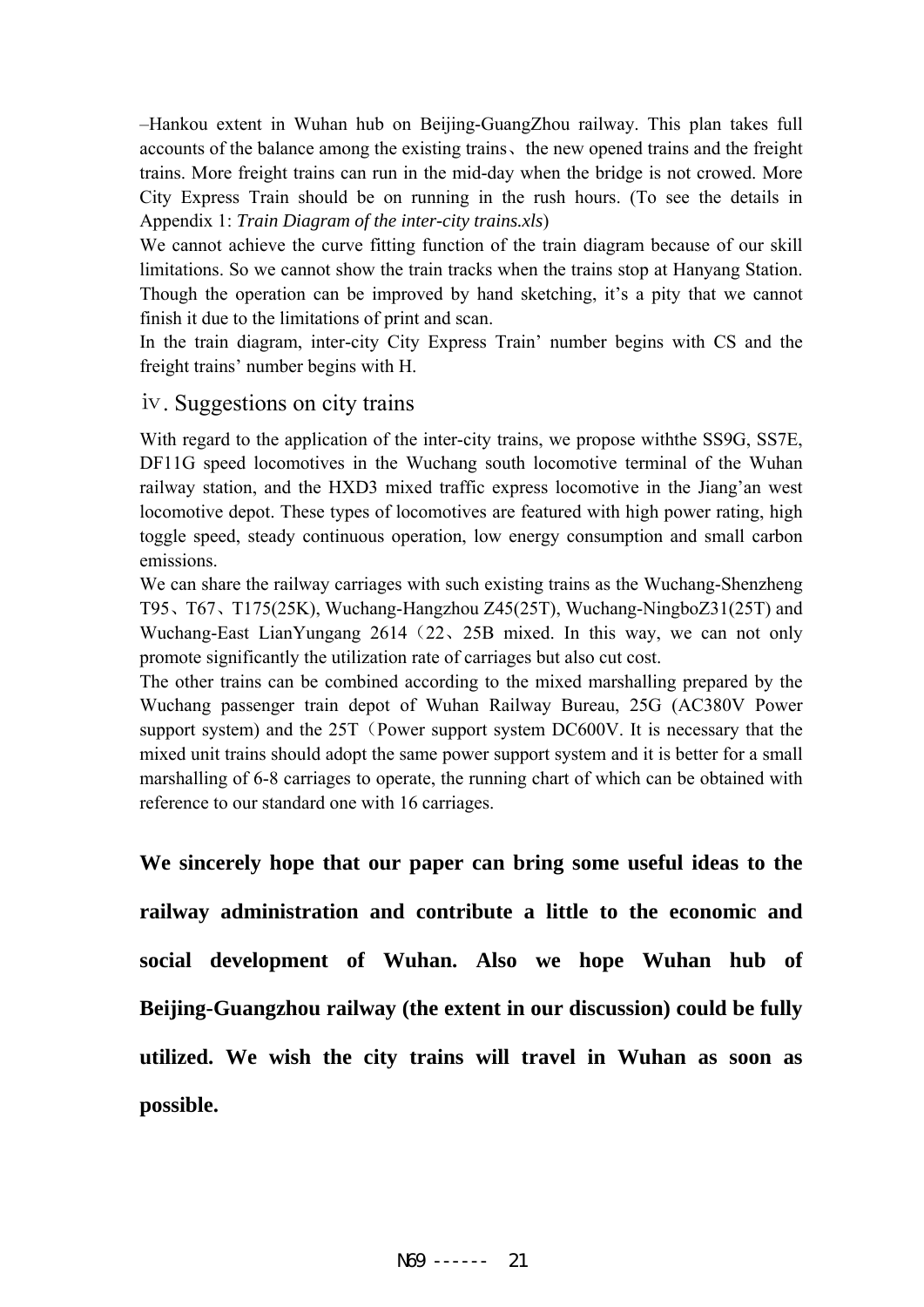# Ⅴ Acknowledgement

We appreciate the instruction, encouragement and support from the leaders and teachers in **Hubei Wuchang Experimental High School**. We also want to thank the English teacher **Wang Qi** and **Xiang Lanfang** for their coaching in English as well as the Geography teacher **Lv Xingqiao**, Mathematics teacher **Li Sijian** and **Zheng Yanxia** for their meticulous guidance. All these six teachers come from **Hubei Wuchang Experimental High School**. Furthermore, we want to express our gratitude to Mathematics teacher **Xie Xu** from Wuhan from the Seventeenth Middle school for his great support, to the traffic reporter **Dong Fenglong** from *Chutian Metropolis Daily* for his help and to the professor **Hu Fala** at the school of Mathematics and Statistics and **Yu Chunwu** at the Computer school in Wuhan University for their valuable advice. We also owe to www.Hasea.com, net friend **caozenglong** and **zhongshan**, staff in Zhengzhou or Wuhan Railway Bureau for their detailed materials. Moreover, we also appreciate some related staff from Zhengzhou and Wuhan Railway Bureau for their devoted assistance.

Here we want to thank the organizers of the competition: the **Professor Shing-Tung Yau**, **Taikang Insurance Company**, **Zhejiang University and Tsinghua University** for the opportunity to exercise ourselves and apply our knowledge. In the paper-writing process, it is the first time that we find the complicated math can solve such interesting but practical problems and bring about practical methods to work out the problems in our city. We feel very proud and happy that we can finish this paper and participate in this competition.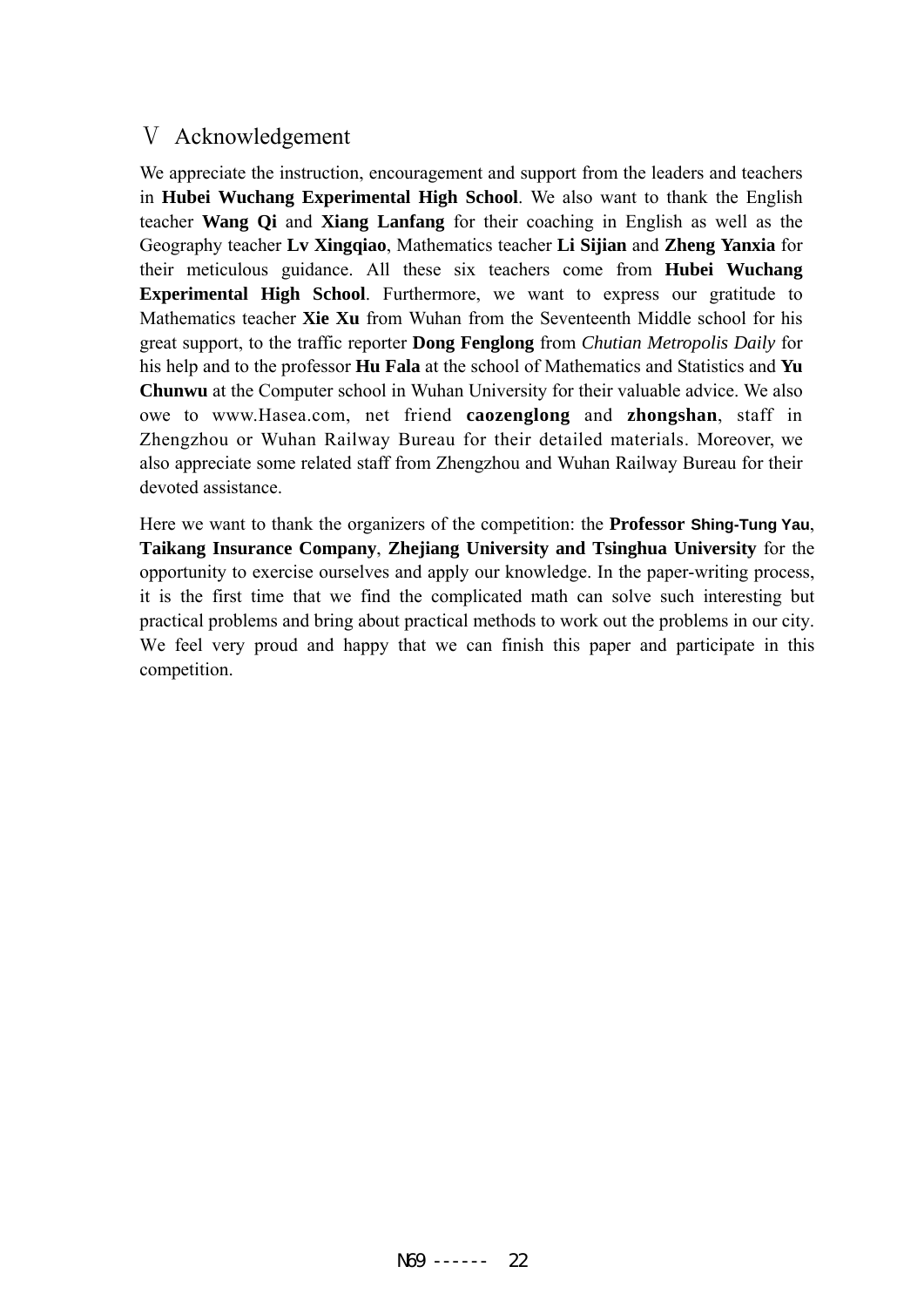### Ⅵ Works cited

[1] *Zhengzhou Railway Bureau Statistics Yearbook*: Zhengzhou Railway Bureau, 2007 [2] *National Railway Passenger Train Timetable*: People's Railway Press, 2008

[3] *Railway technology management order* (*Driving the organization - the basic requirements*) Ministry of Railways, 1984

[4] *Train-handling capacity calculation on Railway Section*: Ministry of Railways, 1984

[5] *The newest handbook for the safety management of train movement, EMUs operating standards and the technical regulations on transformation of the rail speeding-up project*: Rail Press, 2007

[6] Bo Shishan, *Overview on Occlusion and Train Control*: Beijing National railway research design institute of Signal & Communication, 2008

[7] *The river traffic studies of Wuhan city*: City Comprehensive Transportation Planning and Design Institute of Wuhan, 2003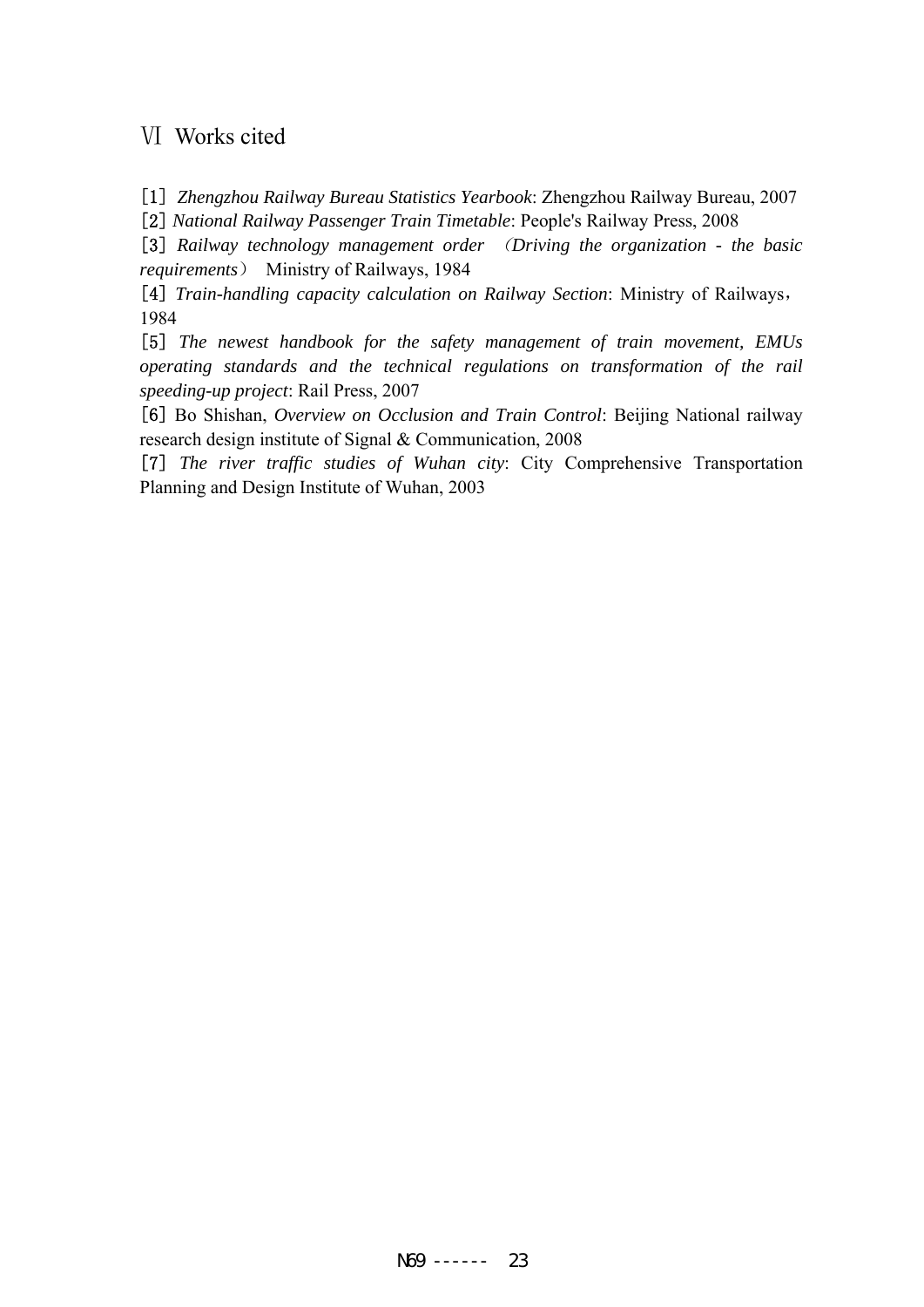# Ⅶ Appendix and note

- 1. From *http://www.tieliu.com.cn.*
- 2. *Zhengzhou Railway Bureau Statistics Yearbook*,2007.
- 3. *National Railway Timetable*: People's Railway Press, 2008.
- 4. Lhasa——Guangzhou T263/4 starts every the other day, so it is counted as 0.5 pair
- 5. *Regulations on the Management of Railway Technology: Chapter 2*, 1984.
- 6. Unparallel Routes refers to railway routes where trains run on the same route at different speeds.
- 7. Based on *Capacity calculation of Railway Section*, 1984.
- 8. Station interval refers to the minimum。。。

9. This conclusion is based on the participants' observation. There may be some errors. During the transformation of Hankou station, the stop line outside the station may have been canceled.

- 10. From http://www.whrailway.cn/
- 11. There may be a one-minute error with the slow point.

12. From *Occlusion and Train Control Overview,* delivered by **Bo Shishan**, Beijing Railway Communication Signal Research Institute, 2008.

13. Cited from *Cross-river Traffic Studies of Wuhan*, delivered by City Comprehensive Transportation Planning and Design Institute of Wuhan, 2003.

14. From www.hasea.com. Designed by **Chen Zhou**, Xi'an Jiaotong University, 2007.